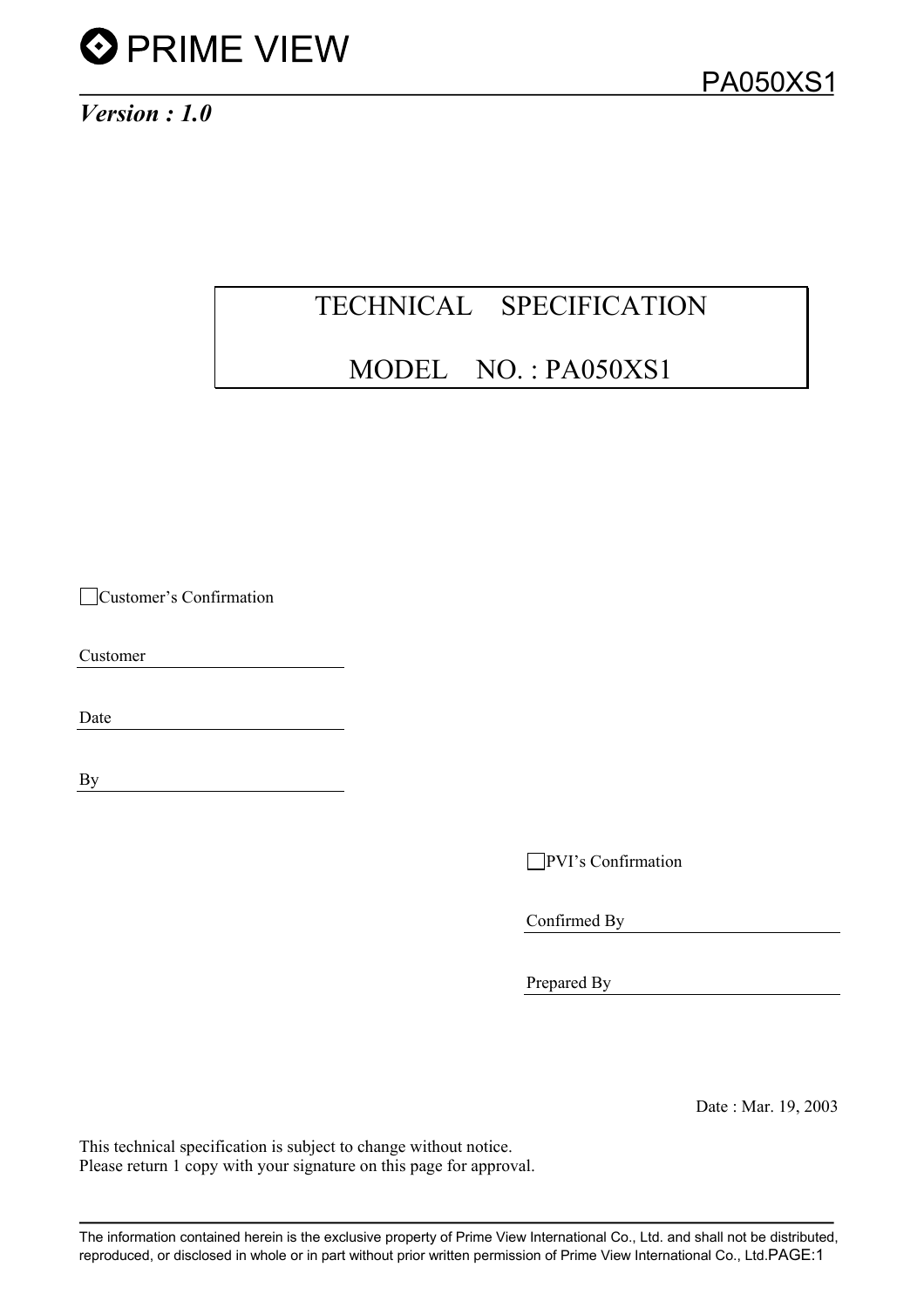

PA050XS1

## *TECHNICAL SPECIFICATION*

### *CONTENTS*

| NO.            | <b>ITEM</b>                                   | <b>PAGE</b>    |
|----------------|-----------------------------------------------|----------------|
|                | Cover (PA050XS1)                              |                |
|                | Contents                                      | $\overline{2}$ |
| 1              | Application                                   | $\overline{3}$ |
| $\overline{2}$ | Features                                      | $\overline{3}$ |
| 3              | <b>Mechanical Specifications</b>              | 3              |
| $\overline{4}$ | Mechanical Drawing of TFT-LCD module          | 4              |
| 5              | Input / Output Terminals                      | 5              |
| 6              | Pixel Arrangement and input connector pin NO. |                |
|                | <b>Absolute Maximum Ratings</b>               | 8              |
| 8              | <b>Electrical Characteristics</b>             | 8              |
| 9              | Power On Sequence                             | 18             |
| 10             | <b>Optical Characteristics</b>                | 18             |
| 11             | <b>Handling Cautions</b>                      | 22             |
| 12             | <b>Reliability Test</b>                       | 23             |
| 13             | <b>Indication of Lot Number Label</b>         | 23             |
| 14             | <b>Block Diagram</b>                          | 24             |
| 15             | Packing                                       | 25             |
|                | <b>Revision History</b>                       | 26             |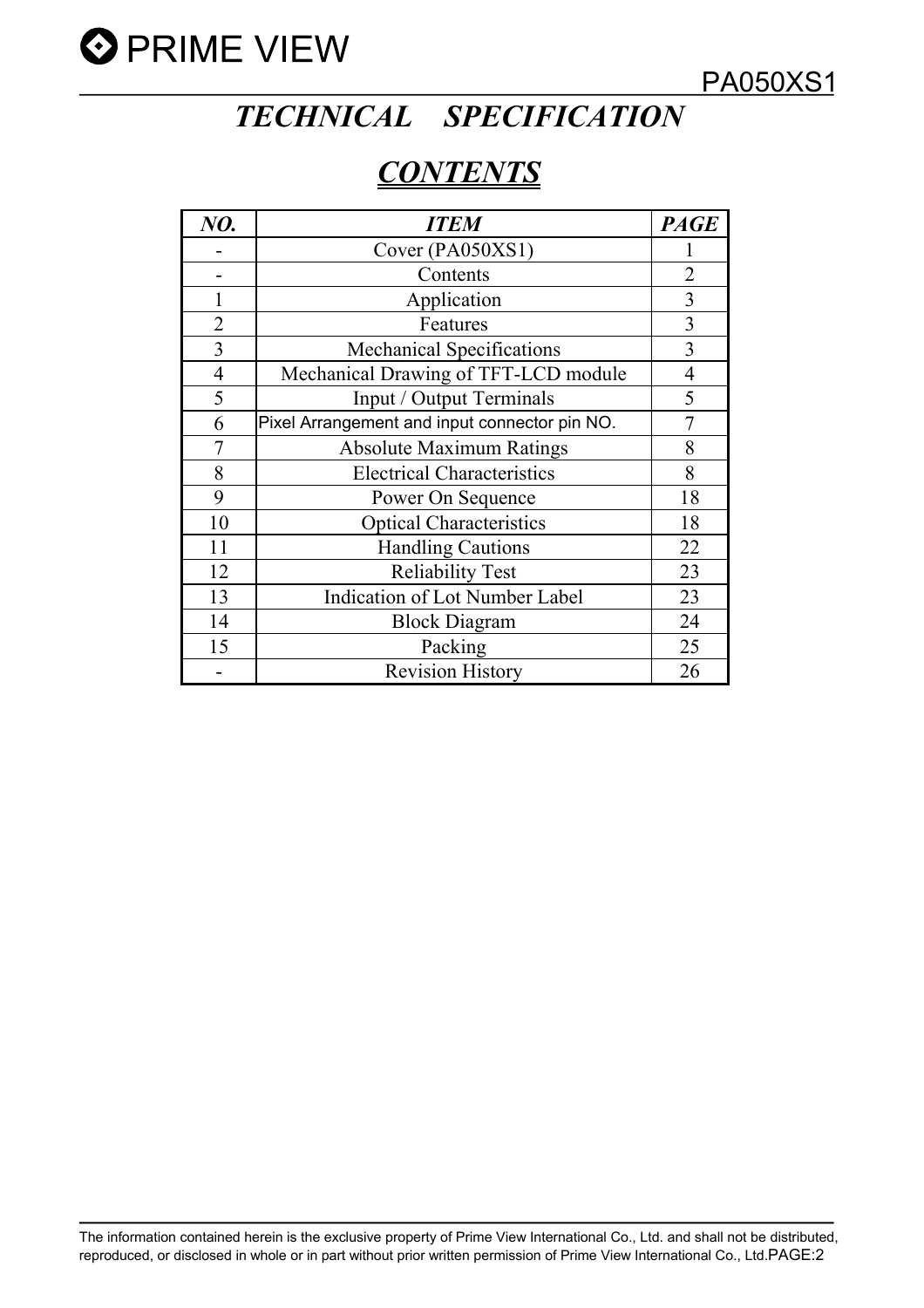#### 1. Application

 This technical specification applies to 5" color TFT-LCD module , PA050XS1. The applications of the panel are car TV, portable DVD, GPS, multimedia applications and others AV system..

- 2. Features
	- . Compatible with NTSC & PAL system
	- . Pixel in stripe configuration
	- . Slim and compact
	- . Image Reversion : Up/Down and Left/Right

#### 3. Mechanical Specifications

| Parameter                | <b>Specifications</b>             | Unit |
|--------------------------|-----------------------------------|------|
| Screen Size              | 5 (diagonal)                      | inch |
| Display Format           | 960×234                           | dot  |
| Active Area              | $102.72(H) \times 74.53(V)$       | mm   |
| Dot Pitch                | $0.107$ (H) $\times$ 0.319 (V)    | mm   |
| Pixel Configuration      | Stripe                            |      |
| <b>Outline Dimension</b> | 119.3(W) × 91.4(H) × 7.5(D)(typ.) | mm   |
| <b>Surface Treatment</b> | Anti - Glare                      |      |
| Weight                   | 124                               | g    |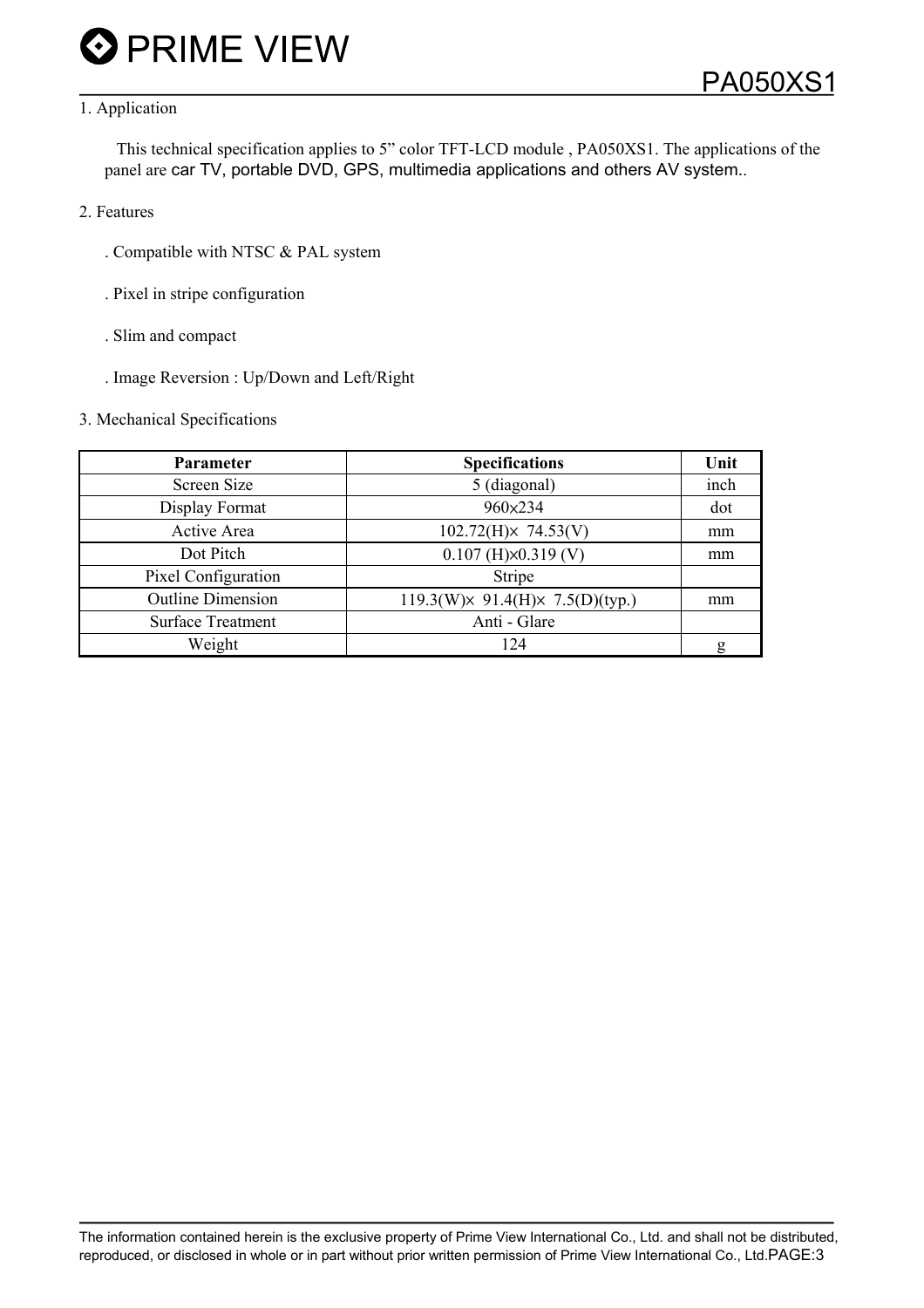4. Mechanical Drawing of TFT-LCD Module

### PA050XS1

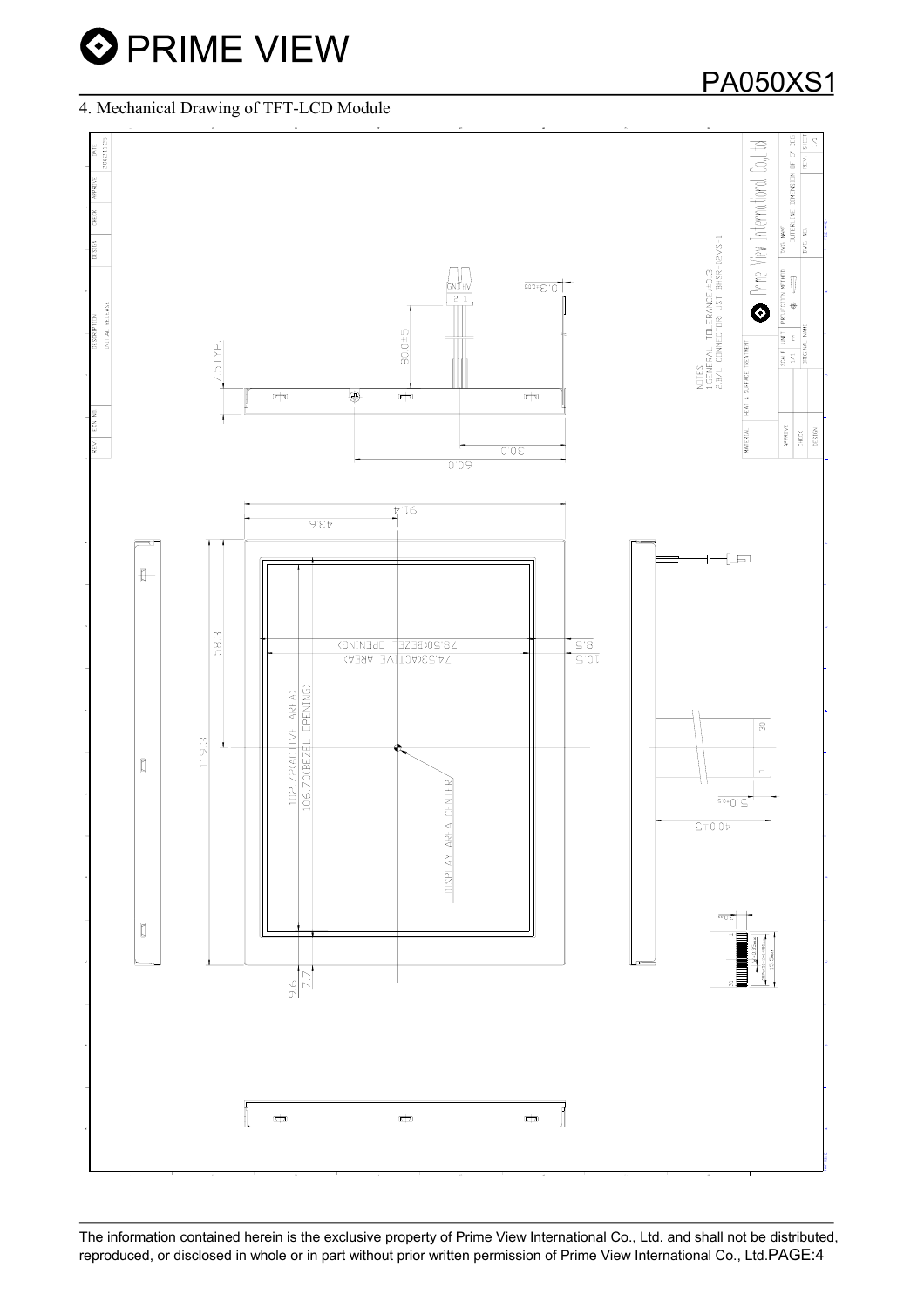#### 5. Input / Output Terminals

 TFT-LCD Module Connector FPC Down Connect , 30Pins , Pitch : 0.5 mm

| Pin No         | <b>Symbol</b>           | I/O                      | <b>Description</b>                                       | Remark       |
|----------------|-------------------------|--------------------------|----------------------------------------------------------|--------------|
| 1              | DIO1                    | I/O                      | Vertical start pulse                                     |              |
| $\overline{2}$ | <b>CPV</b>              | $\bf I$                  | Shift clock for gate driver                              |              |
| 3              | <b>VGL</b>              | $\mathbf I$              | Power for gate driver (AC voltage)                       | Note 5 - 1   |
| $\overline{4}$ | N <sub>C</sub>          | $\overline{\phantom{a}}$ | No connection                                            |              |
| 5              | <b>VEE</b>              | I                        | Negative power gate driver (DC voltage)                  | Note 5 - 2   |
| 6              | $\overline{\text{NC}}$  |                          | No connection                                            |              |
| $\overline{7}$ | <b>XOE</b>              | $\bf I$                  | Output enable for gate driver                            |              |
| 8              | <b>VSS</b>              | $\blacksquare$           | Ground for digital circuit                               |              |
| 9              | <b>VCC</b>              | I                        | Supply voltage for logic control circuit for gate driver | Note 5 - 3   |
| 10             | NC                      | $\blacksquare$           | No connection                                            |              |
| 11             | $\overline{\text{VGH}}$ | $\bf{I}$                 | Positive power for gate driver                           | Note 5 - 4   |
| 12             | NC                      | $\blacksquare$           | No connection                                            |              |
| 13             | U/D                     | I                        | Up/Down control for gate driver                          | Note 5 - 5   |
| 14             | DIO <sub>2</sub>        | ${\rm I/O}$              | Vertical start pulse                                     |              |
| 15             | <b>VCOM</b>             | I                        | Common electrode voltage                                 | Note $5-1$   |
| 16             | STH1                    | I/O                      | Start pulse for source driver                            | Note $5-5$   |
| 17             | VDD1                    | $\bf I$                  | Supply power for digital circuit                         | Note $5-3$   |
| 18             | VSS <sub>1</sub>        | $\overline{\phantom{a}}$ | Ground for digital circuit                               |              |
| 19             | VDD <sub>2</sub>        | $\mathbf I$              | Supply power for analog circuit                          | Note $5-3$   |
| 20             | VSS <sub>2</sub>        | $\blacksquare$           | Ground for analog circuit                                |              |
| 21             | R/L                     | $\rm I$                  | Left/Right control for source driver                     | Note $5-5$   |
| 22             | <b>VR</b>               | $\bf I$                  | Video input R                                            | Note $5 - 1$ |
| 23             | VG                      | $\mathbf I$              | Video input G                                            | Note $5-1$   |
| 24             | <b>VB</b>               | I                        | Video input B                                            | Note $5 - 1$ |
| 25             | CPH1                    | $\mathbf I$              | Sampling and shift clock for source driver               |              |
| 26             | CPH <sub>2</sub>        | $\rm I$                  | Sampling and shift clock for source driver               |              |
| 27             | CPH <sub>3</sub>        | $\mathbf I$              | Sampling and shift clock for source driver               |              |
| 28             | STH <sub>2</sub>        | I/O                      | Start pulse for source driver                            | Note 5 - 5   |
| 29             | <b>OEH</b>              | $\mathbf I$              | Output enable for source driver                          |              |
| 30             | NC                      | $\overline{\phantom{a}}$ | No connection                                            |              |

Note  $5 - 1$  :  $V_{COM} = 6V_{PP}$ .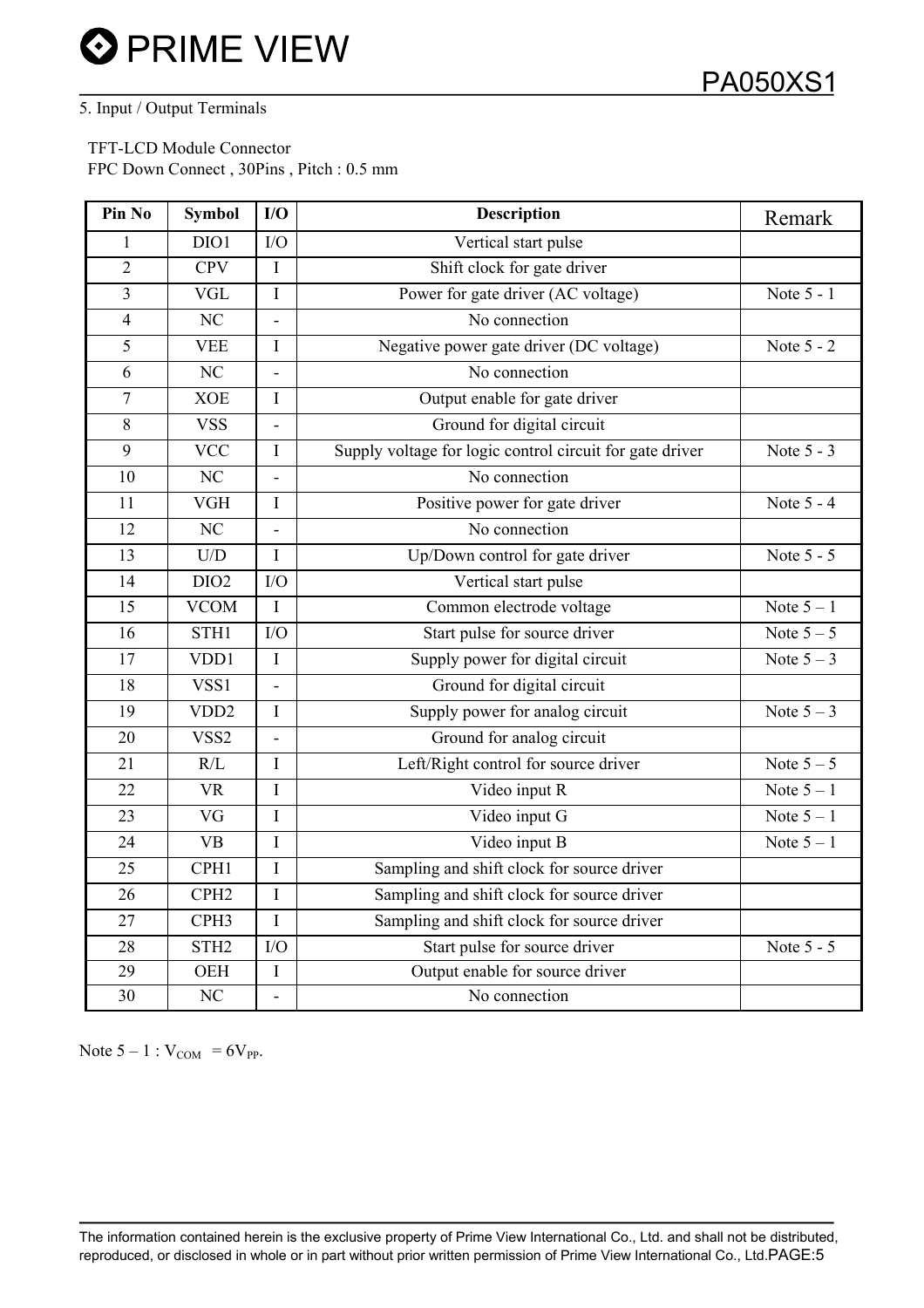

#### Phase of the video signal input and  $V_{COM}$

The relation between these values could refer to 8-1 Operating condition.



Liquid crystal transmission of the video signal input,  $V_{COM}$  and timing

| $V_{COM}$ |              |  |  |  |
|-----------|--------------|--|--|--|
| H Level   | L Level      |  |  |  |
| Black     | White        |  |  |  |
| White     | <b>Black</b> |  |  |  |
|           |              |  |  |  |

White : maximum transmission / Black : minimum transmission

Note  $5 - 2$ :  $V_{EE} = -15V$  (Typ.).

Note  $5 - 3$ :  $V_{DD}$ ,  $V_{CC} = +5V$  (Typ.)

Note  $5 - 4$  :  $V_{GH} = +15V$  (Typ.).

Note  $5 - 5$ : STH1, STH2 and R/L mode

| K/L          | TH1    | STH2   | Remark        |
|--------------|--------|--------|---------------|
| High(VDD)    | Input  | Output | Left to Right |
| Low(0 Volt.) | Output | Input  | Right to Left |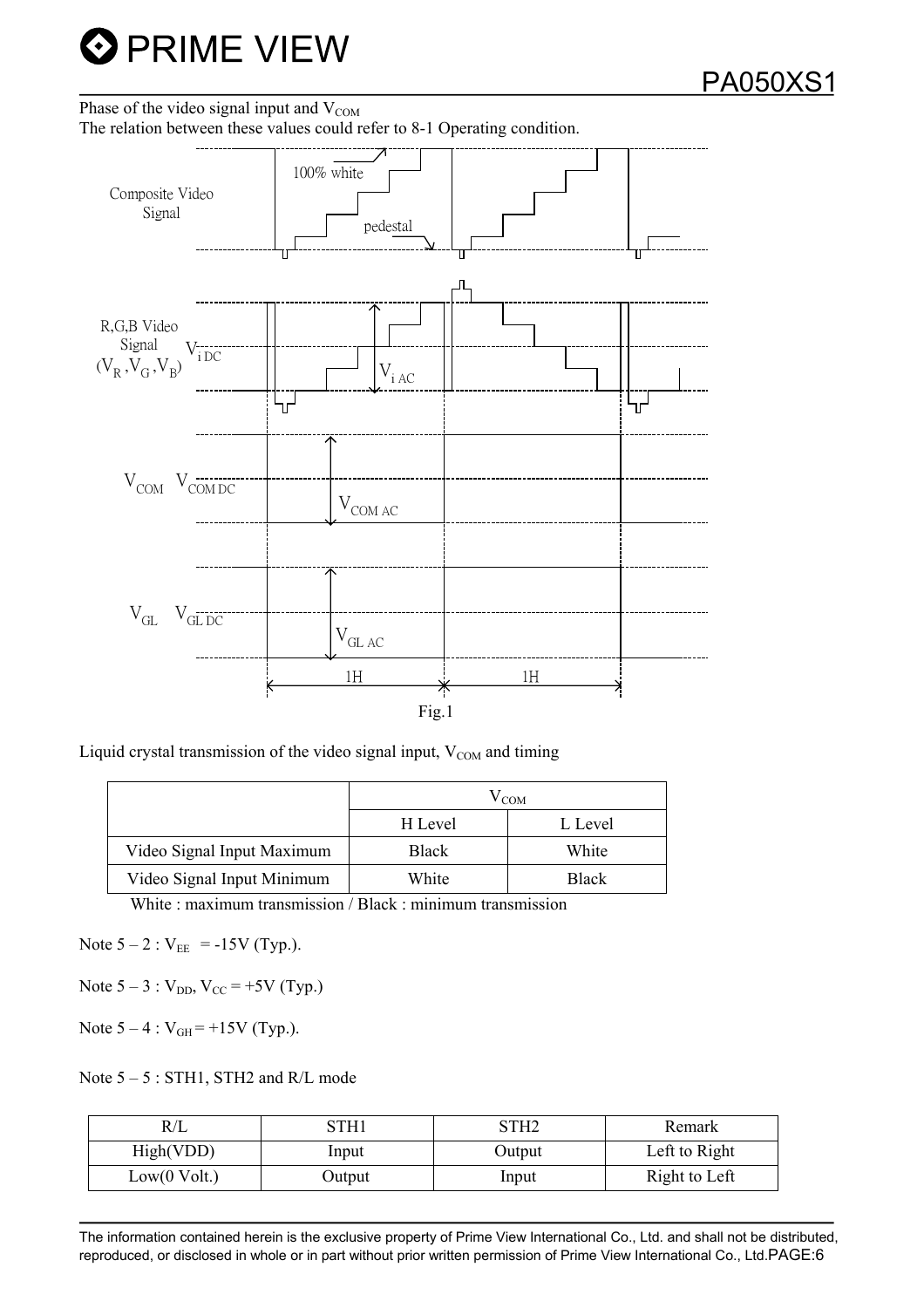

U/D(PIN 13)=High R/L(PIN 21)=High<br>
U/D(PIN 13)=Low R/L(PIN 21)=Low



6. Pixel Arrangement and input connector pin NO.

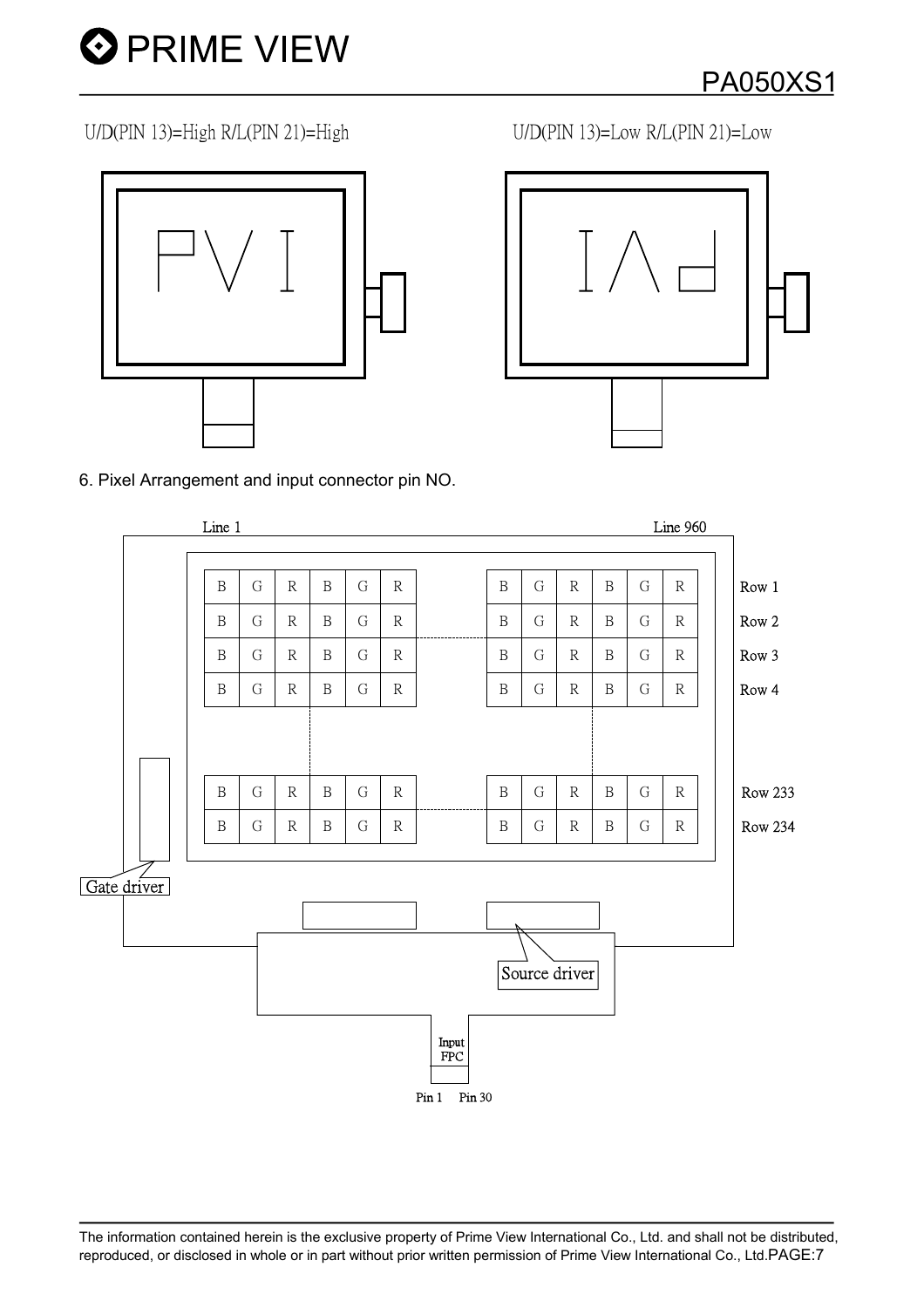#### 7. Absolute Maximum Ratings :

 The followings are maximum values , which if exceeded, may cause faulty operation or damage to the unit.

$$
GND = 0 V \cdot Ta = 25 \ ^{\circ}C
$$

| Parameter                        | <b>Symbol</b>  | MIN.                       | MAX.   | <b>Unit</b>          | <b>Remark</b> |          |
|----------------------------------|----------------|----------------------------|--------|----------------------|---------------|----------|
| Supply Voltage For Source Driver | $V_{DD2}$      | $-0.3$                     | $+5.8$ | V                    |               |          |
|                                  | $V_{DD1}$      | $-0.3$                     | $+7.0$ | v                    |               |          |
| Supply Voltage For Gate Driver   |                | $V_{\rm CC}$               | $-0.3$ | $+6.0$               | v             |          |
|                                  |                | $V_{GH}$ - $V_{EE}$        | $-0.3$ | $+40.0$              | V             |          |
|                                  | <b>H</b> Level | $\mathsf{V}_{\mathsf{GH}}$ | $-0.3$ | $+25.0$              | V             |          |
|                                  | L Level        | $V_{FF}$                   | $-16$  | $+0.3$               | V             |          |
| Analog Signal Input Level        |                | $V_R$ , $V_G$ , $V_B$      | $-0.2$ | $V_{DD1}$ +0.2       | IV            | Note 7-1 |
| Storage Temperature              |                | $-30$                      | $+80$  | $\mathrm{C}^{\circ}$ |               |          |
| <b>Operation Temperature</b>     |                |                            | $-20$  | $+70$                | $^{\circ}C$   | Note 7-2 |

Notes 7-1 : Analog Input Voltage means  $V_R$ ,  $V_G$ ,  $V_B$ .

#### Notes 7-2 : Operating Temperature define that contrast, response time, other display optical character are Ta=+25.

8. Electrical Characteristics

#### 8-1) Operating Condition

| Parameter                          | <b>Symbol</b> | MIN.                       | Typ.                 | MAX.   | <b>Unit</b>              | <b>Remark</b>                                                 |                                                  |
|------------------------------------|---------------|----------------------------|----------------------|--------|--------------------------|---------------------------------------------------------------|--------------------------------------------------|
| Supply<br>Voltage<br>For<br>Source | Analog        | $\rm V_{DD2}$              | $+4.5$               | $+5.0$ | $+5.5$                   | V                                                             |                                                  |
| <b>Driver</b>                      | Logic         | $V_{DD1}$                  | $+3.0$               | $+3.3$ | $+3.6$                   | V                                                             |                                                  |
|                                    | H level       | $V_{GH}$                   | $+15$                | $+17$  | $+19$                    | V                                                             |                                                  |
| Supply Voltage For Gate Driver     | L level       | $V_{GL,DC}$                | $-16$                | $-15$  | $-14$                    | V                                                             | <b>DC Component</b><br>$of V_{GL}$               |
|                                    |               | $V_{GLAC}$                 |                      | $+6.0$ |                          | $V_{P-P}$                                                     | АC<br>Component<br>of $\mathsf{V}_{\mathsf{GL}}$ |
|                                    | Logic         | $V_{\rm CC}$               | $+3.0$               | $+3.3$ | $+3.6$                   | V                                                             |                                                  |
| Analog Signal input Level          | Amplitu       |                            | $+0.3$               |        | $Vcc-0.3$                | V                                                             |                                                  |
| Digital input voltage              | H level       | $V_{IH}$                   | $0.7$ $VDD1$         | -      | V <sub>DD1</sub>         | V                                                             |                                                  |
|                                    | L level       | $\mathsf{V}_{\mathsf{IL}}$ | $-0.3$               | Ξ.     | $0.3$ $VDD1$             | $\vee$                                                        |                                                  |
| Digital output voltage             | H level       | $V_{OH}$                   | 0.7 V <sub>DD1</sub> |        | V <sub>DD1</sub>         | $\vee$                                                        |                                                  |
|                                    | L level       | $V_{OL}$                   | $-0.3$               | -      | $0.3$ $V$ <sub>DD1</sub> | $\vee$                                                        |                                                  |
|                                    | $V_{COMAC}$   | -                          | $+6.0$               |        |                          | <b>AC Component</b><br>$V_{P-P}$ of $V_{C\underline{OM}}$     |                                                  |
| V <sub>COM</sub>                   | $V_{COM\,DC}$ | 1.3                        | 1.5                  | 1.7    | $\vee$                   | <b>DC Component</b><br> of V $_{\texttt{COM}}\,$ Note 8-1 $ $ |                                                  |

Note 8-1 : PVI strongly suggests that the  $V_{COM\,DC}$  level shall be adjustable, and the adjustable level range is 1.5V $\pm$ 1V, every module's V<sub>COM DC</sub> level shall be carefully adjusted to show a best image performance.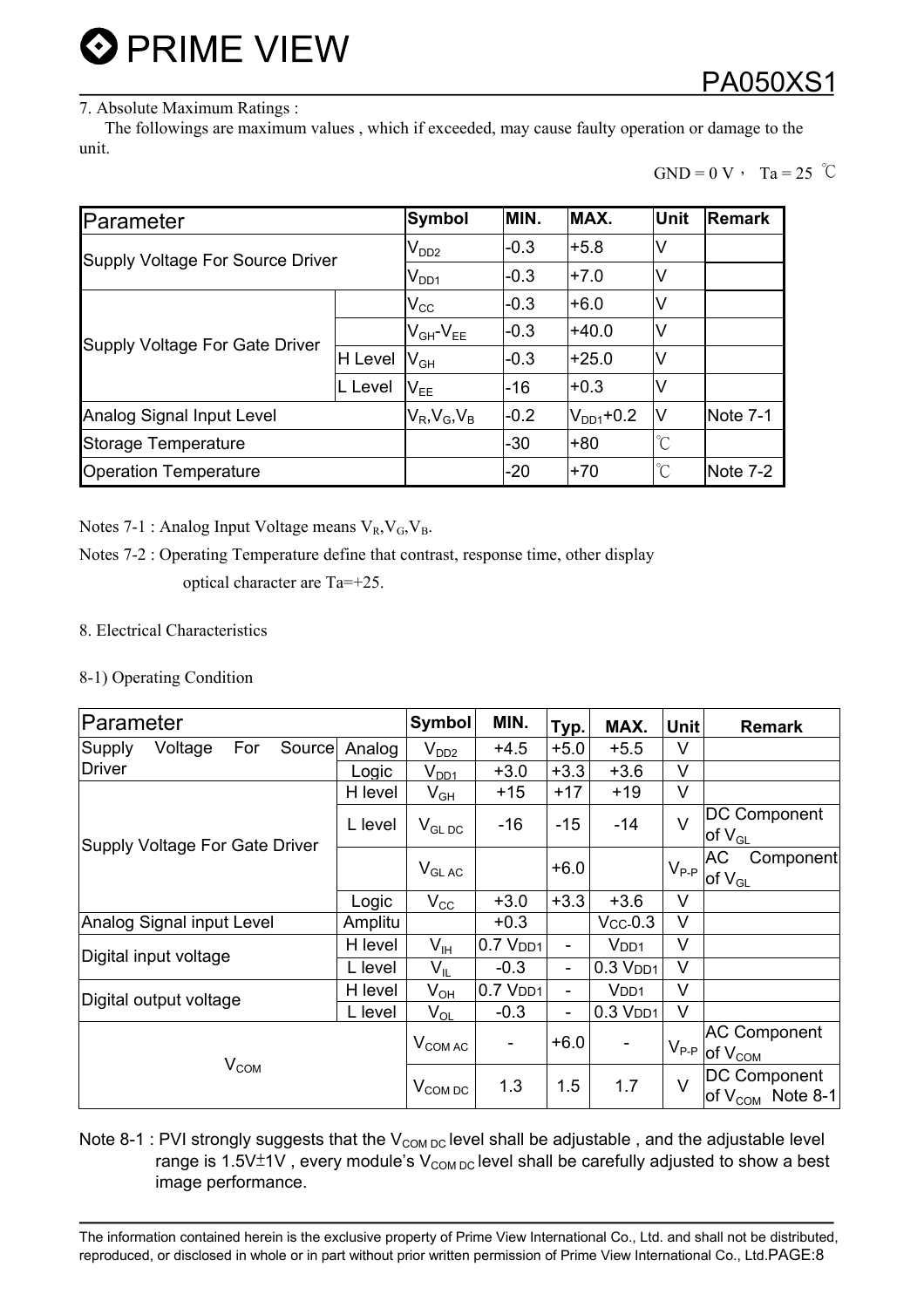### PA050XS1

Note 8-2: Both NTSC and PAL system Video Signal input waveform is based on 8 steps gray



8-2) Current Consumption (GND=0V)

Ta= 25  $\degree$ C

| Parameter                 | Symbol          | Condition       | Min.                     | Typ. | Max. | Unit | Remark                         |
|---------------------------|-----------------|-----------------|--------------------------|------|------|------|--------------------------------|
| <b>Current for Driver</b> | $1\text{GH}$    | $V_{GH}$ =+17V  | $\overline{\phantom{a}}$ | 0.06 | 0.08 | mA   |                                |
|                           | $1_{GL}$        | $V_{GL} = -12V$ | $\overline{\phantom{a}}$ | 0.68 | 0.88 | mA   | $V_{\text{GL}}$ center voltage |
|                           | $_{\rm{LC}}$    | $V_{CC}$ =+5V   | $\overline{\phantom{a}}$ | 0.08 | 0.10 | mA   |                                |
|                           | $_{\text{1DD}}$ | $V_{DD}$ =+5V   | $\overline{\phantom{a}}$ | 0.65 | 0.85 | mA   |                                |
|                           | $I_{EE}$        | $V_{EF} = -15V$ | -                        | 0.09 | 0.12 | mA   |                                |

8-3) Backlight driving & Power Consumption

| Pin No | Svmbol | <b>Description</b>                | Remark     |
|--------|--------|-----------------------------------|------------|
|        | VL.    | Input terminal (Hi voltage side)  |            |
|        | VL2    | Input terminal (Low voltage side) | Note $8-3$ |

Note 8-3 : Low voltage side of backlight inverter connects with Ground of inverter circuits.

|                                    |                |                          |      |      |             | $Ta = 25$ °C |
|------------------------------------|----------------|--------------------------|------|------|-------------|--------------|
| Parameter                          | Symbol         | Min.                     | Typ. | Max. | Unit        | Remark       |
| Lamp voltage                       | $V_{L}$        | 392                      | 436  | 480  | <b>Vrms</b> |              |
| Lamp current                       | IL             | 3                        | 6    | 8    | mA          |              |
| Lamp frequency                     | $P_L$          | 40                       | 43   | 80   | <b>KHz</b>  | Note $8-4$   |
| Kick-off voltage(25 $\degree$ C)   | V <sub>S</sub> | $\overline{\phantom{a}}$ |      | 890  | Vrms        |              |
| Kick-off voltage( $0^{\degree}$ C) | V <sub>S</sub> | $\overline{\phantom{0}}$ |      | 1180 | <b>Vrms</b> |              |

Note 8-4 : The waveform of lamp driving voltage should be as closed to a perfect SIN wave as possible.

| $Ta =$<br>Power Consumption             |               |                   |       |    |               |  |
|-----------------------------------------|---------------|-------------------|-------|----|---------------|--|
| <b>Parameter</b>                        | <b>Symbol</b> | <b>Conditions</b> | TYP.  |    | Unit   Remark |  |
| <b>LCD Panel Power Consumption</b>      |               |                   | 38.63 | mW | Note $8-5$    |  |
| <b>Backlight Lamp Power Consumption</b> |               |                   | 2.62  | W  | Note $8-6$    |  |
| <b>Total Power Consumption</b>          |               |                   | 2.66  | W  |               |  |

Note  $8-5$ : The power consumption for backlight is not included.

Note 8-6 : Backlight lamp power consumption is calculated by  $I_1 \times V_1$ .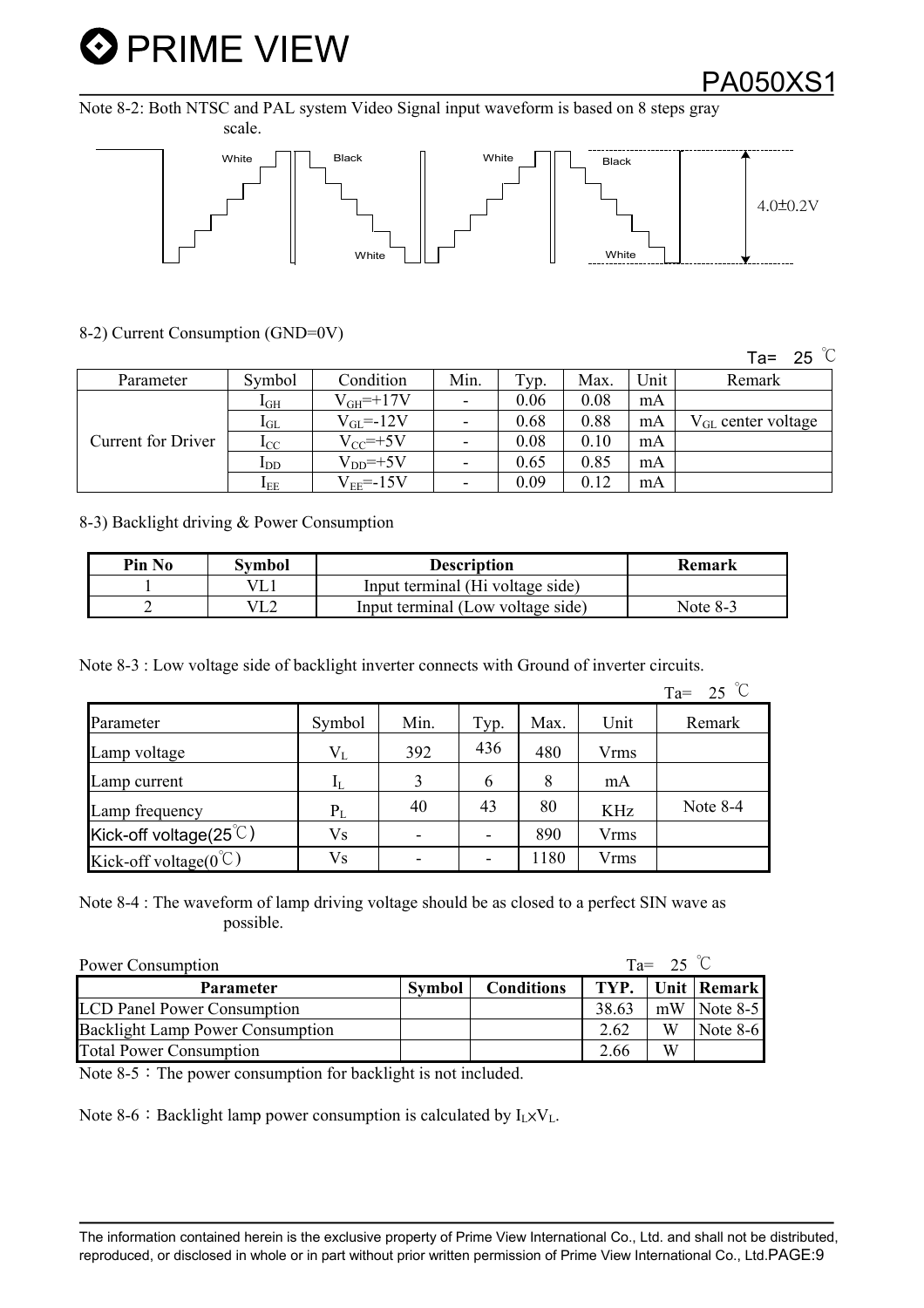#### 8-4) Input / Output Connector

 A) Backlight Connector JST BHR-02VS-1, Pin No. : 2 , Pitch : 4 mm

#### 8-5) Timing Characteristics Of Input Signals

| Characteristics                 | Symbol                | Min.                     | Typ.                     | Max.                     | Unit            | Remark     |
|---------------------------------|-----------------------|--------------------------|--------------------------|--------------------------|-----------------|------------|
| Rising time                     | $t_r$                 |                          |                          | 10                       | ns              |            |
| Falling time                    | $t_f$                 | $\overline{a}$           | $\frac{1}{2}$            | 10                       | ns              |            |
| High and low level pulse width  | $t_{\rm{CPH}}$        | 147                      | 156                      | 166                      | ns              | CPH1       |
| CPH pulse duty                  | $t_{C\underline{WH}}$ | 30                       | 50                       | 70                       | $\frac{0}{0}$   | CPH1       |
| STH setup time                  | $t_{\text{SUH}}$      | 20                       | $\overline{\phantom{0}}$ | $\overline{\phantom{a}}$ | ns              | STH1, STH2 |
| STH hold time                   | $t_{\text{HDH}}$      | 20                       | $\blacksquare$           | $\overline{\phantom{a}}$ | ns              | STH1, STH2 |
| STH pulse width                 | $t_{\rm STH}$         |                          | $\mathbf{1}$             | $\overline{\phantom{a}}$ | $t_{\rm{CPH}}$  | STH1, STH2 |
| STH period                      | $t_{\rm H}$           | 61.5                     | 63.5                     | 65.5                     | $\mu$ s         | STH1, STH2 |
| OEH pulse width                 | $t_{\rm OEH}$         | $\overline{a}$           | 1.6                      | $\blacksquare$           | $\mu$ s         | OEH        |
| Sample and hold disable time    | $t_{\rm DIS1}$        | $\overline{a}$           | 4.4                      | -                        | $\mu$ s         |            |
| OEV pulse width                 | $t_{\rm OEV}$         | $\overline{\phantom{a}}$ | 12                       | $\overline{\phantom{0}}$ | $\mu$ s         | <b>XOE</b> |
| CKV pulse width                 | $t_{CKV}$             | $\blacksquare$           | 32                       | $\overline{\phantom{a}}$ | $\mu$ s         | <b>CPV</b> |
| Clean enable time               | $t_{\rm DIS2}$        | $\overline{\phantom{0}}$ | 6                        | $\overline{\phantom{a}}$ | $\mu$ s         |            |
| Horizontal display timing range | $t_{DH}$              | $\overline{a}$           | 960                      | $\overline{\phantom{a}}$ | $t_{\rm CPH}/3$ |            |
| STV setup time                  | $t_{\rm{SUV}}$        | 400                      | $\blacksquare$           | ۰                        | ns              | DIO1, DIO2 |
| STV hold time                   | $t_{HDV}$             | 400                      | $\overline{\phantom{a}}$ | $\overline{\phantom{a}}$ | ns              | DIO1, DIO2 |
| STV pulse width                 | $t_{STV}$             | $\blacksquare$           | $\blacksquare$           | $\mathbf{1}$             | $t_{\rm H}$     | DIO1, DIO2 |
| Horizontal lines per field      | $t_V$                 | 256                      | 262                      | 268                      | $t_{\rm H}$     |            |
| Vertical display start          | $t_{SV}$              |                          | 3                        | $\overline{\phantom{a}}$ | $t_{\rm H}$     |            |
| Vertical display timing range   | $t_{\rm DV}$          |                          | 234                      | -                        | $t_{\rm H}$     |            |
| VCOM rising time                | $t_{rCOM}$            |                          | $\overline{\phantom{a}}$ | 5                        | $\mu$ s         |            |
| VCOM falling time               | $t_{fCOM}$            |                          | $\blacksquare$           | 5                        | $\mu$ s         |            |
| VCOM delay time                 | $t_{\text{DCOM}}$     |                          | $\blacksquare$           | 3                        | $\mu$ s         |            |
| RGB delay time                  | $t_{DRGB}$            |                          |                          | $\mathbf{1}$             | $\mu$ s         |            |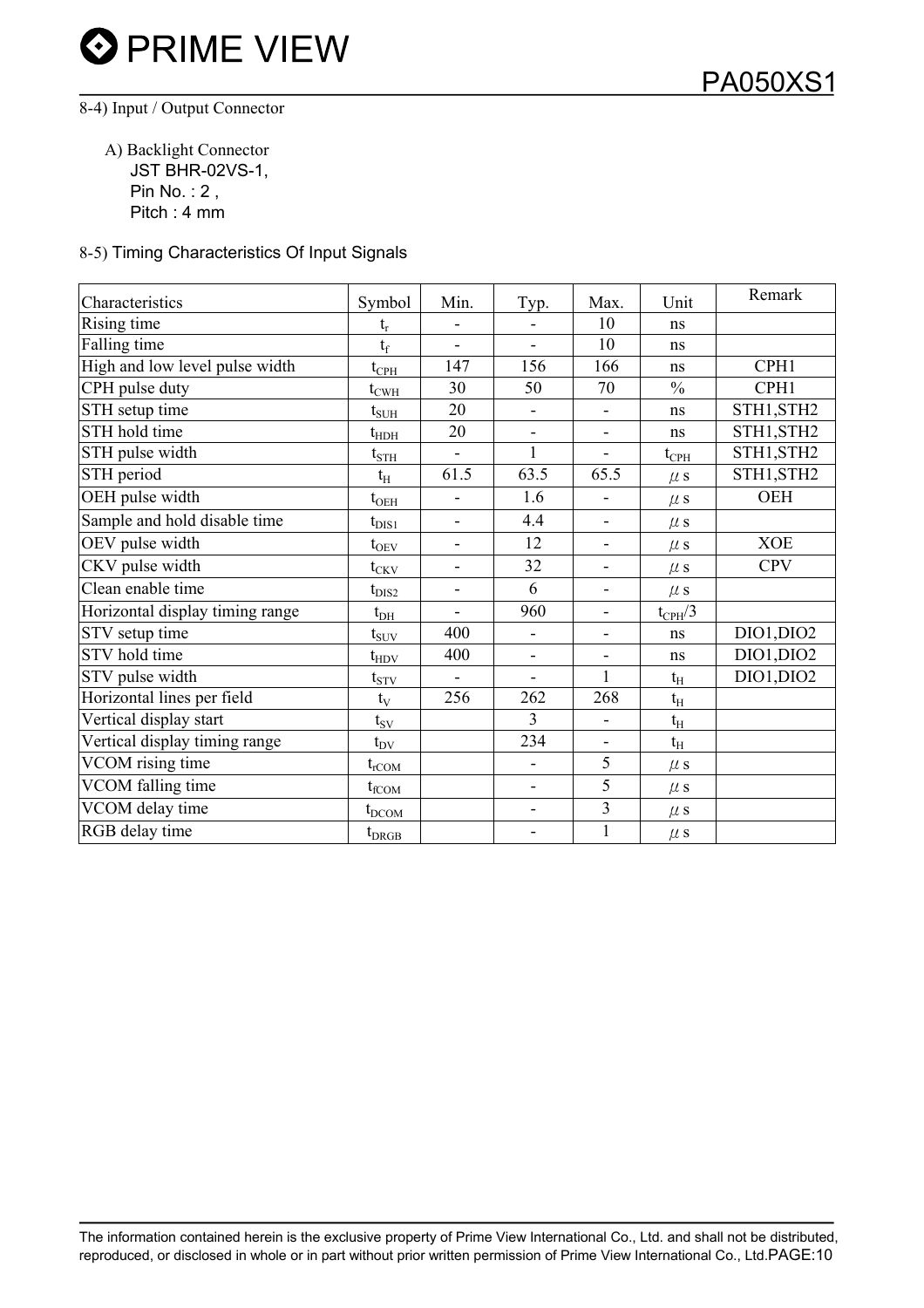

#### 8 – 6 ) Signal Timing Waveforms

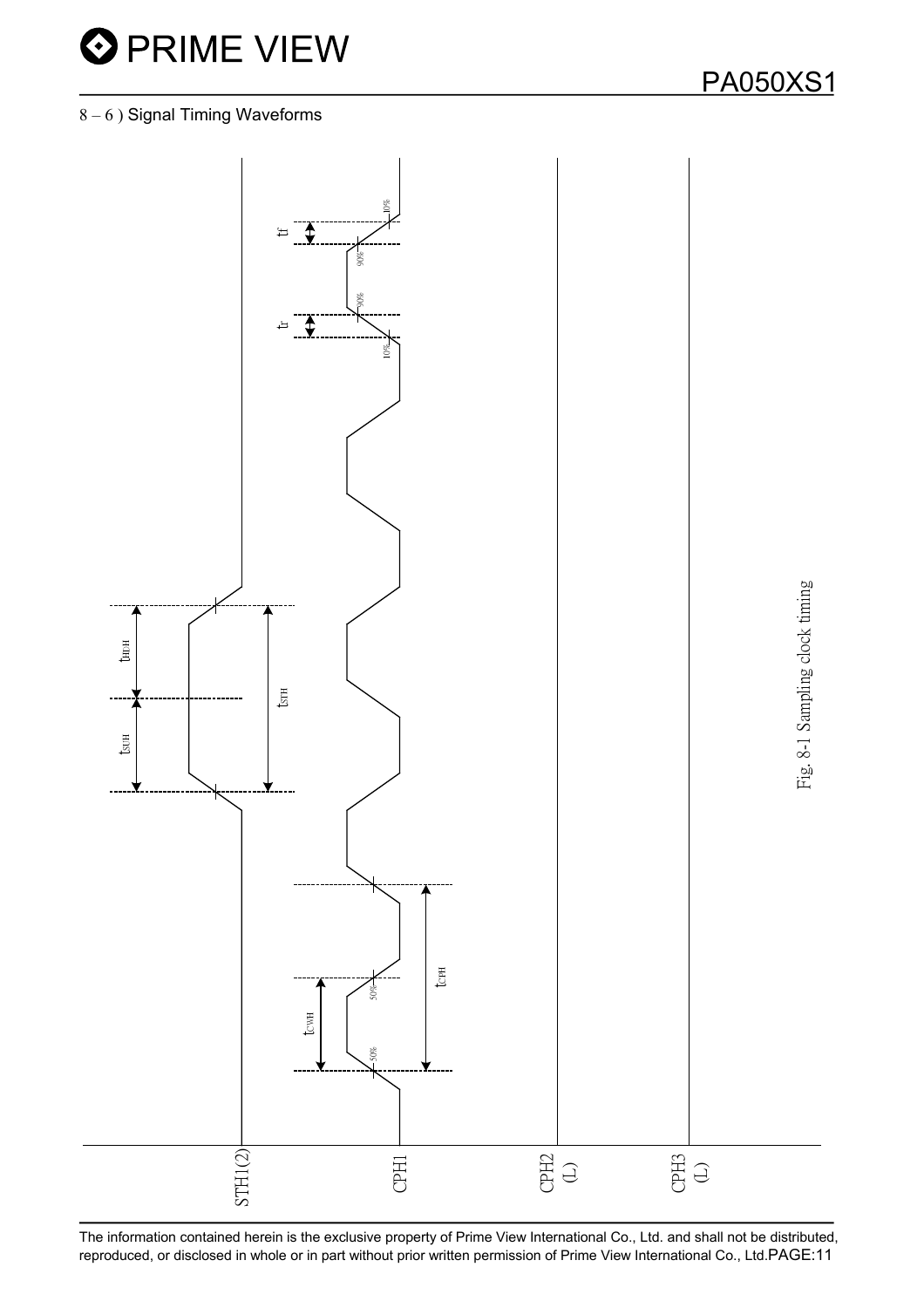

The information contained herein is the exclusive property of Prime View International Co., Ltd. and shall not be distributed,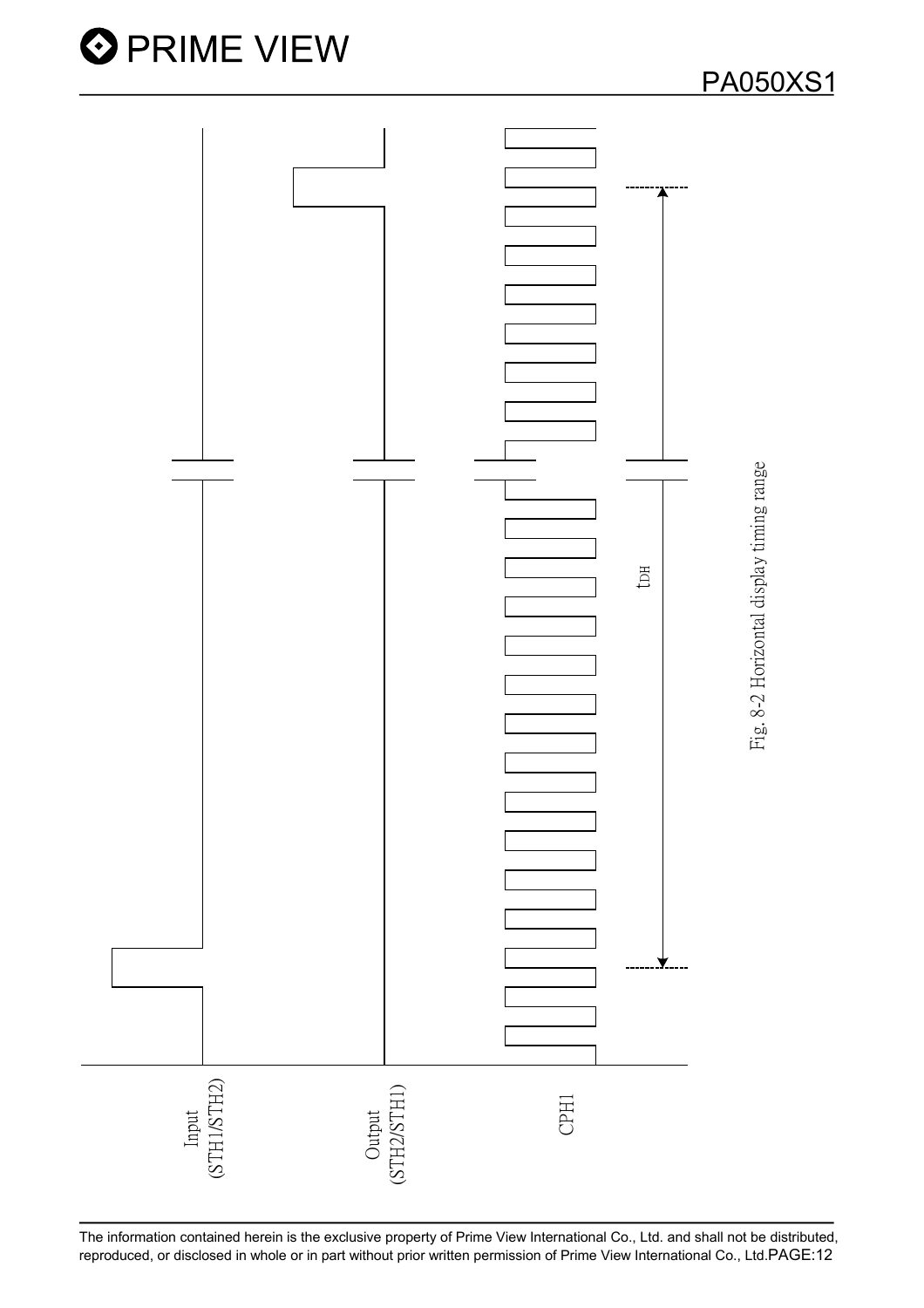

The information contained herein is the exclusive property of Prime View International Co., Ltd. and shall not be distributed,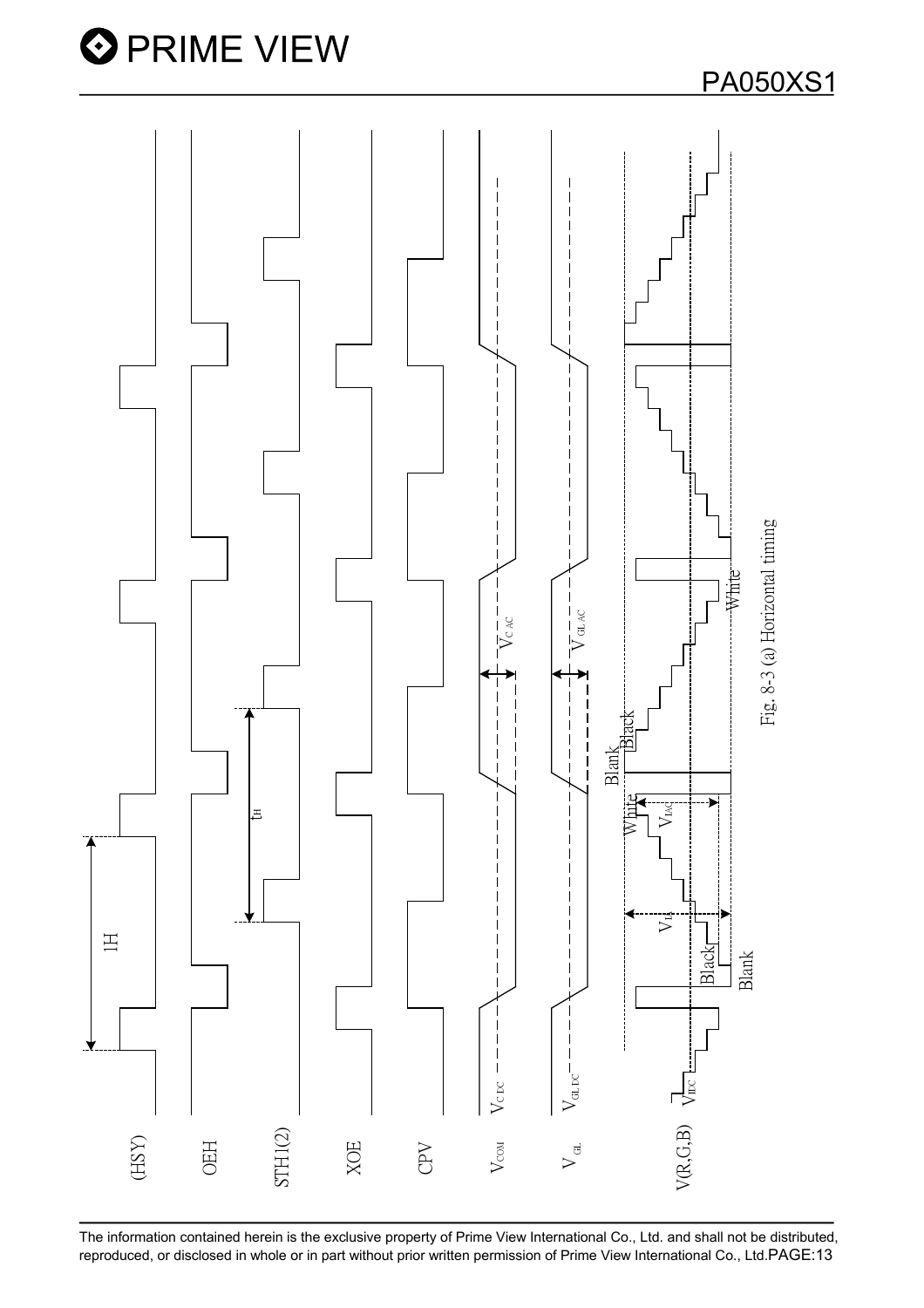

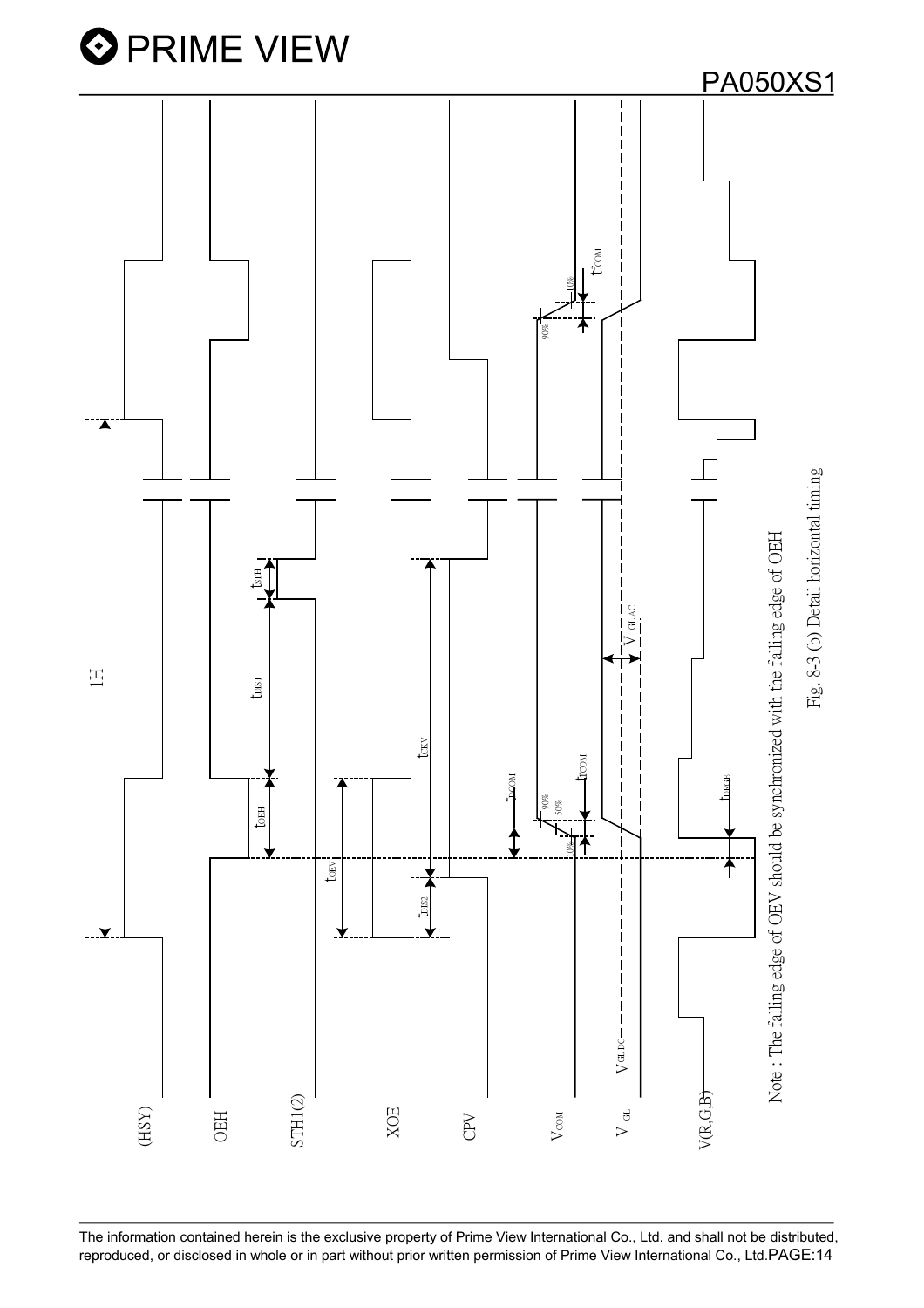

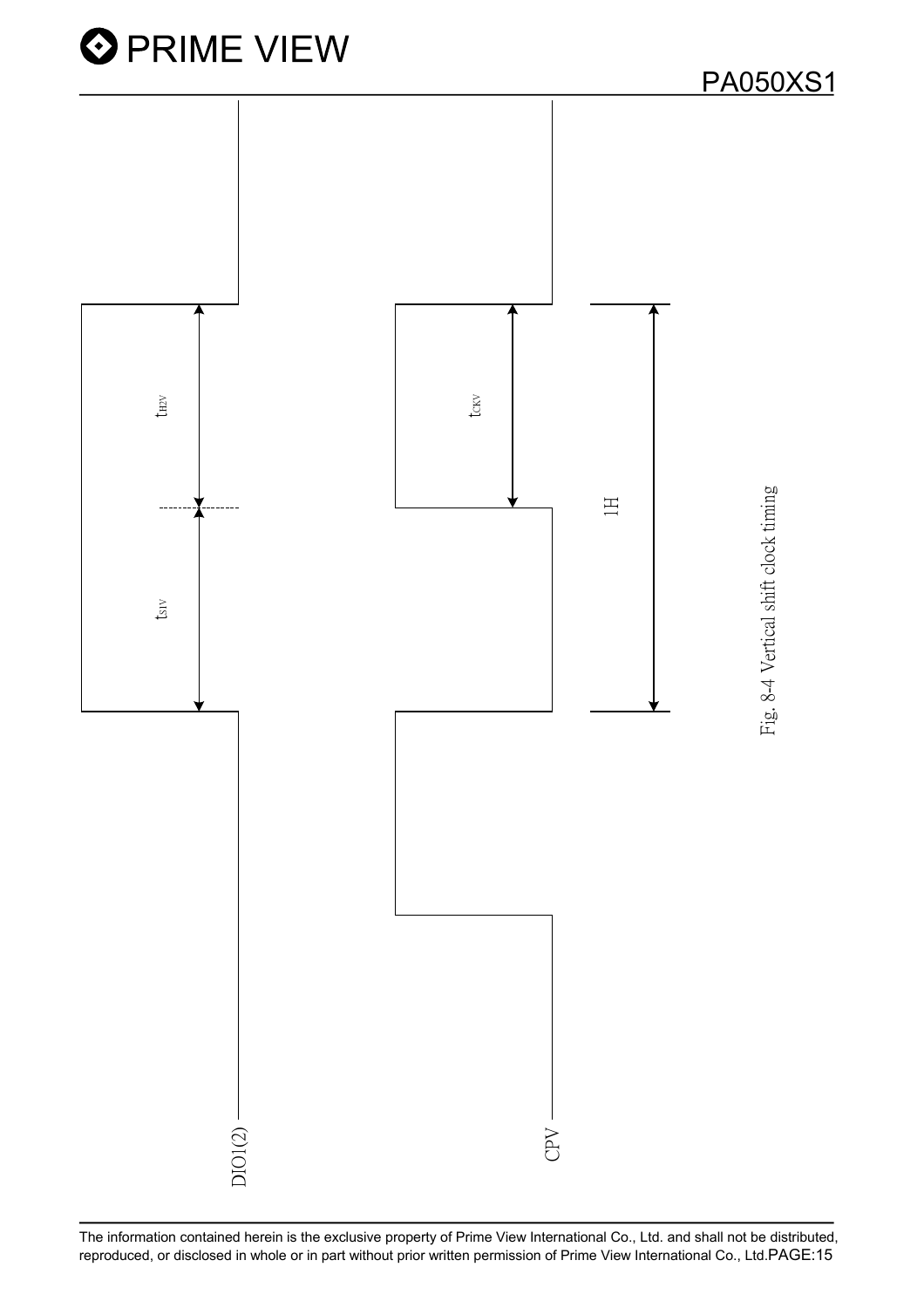

### PA050XS1

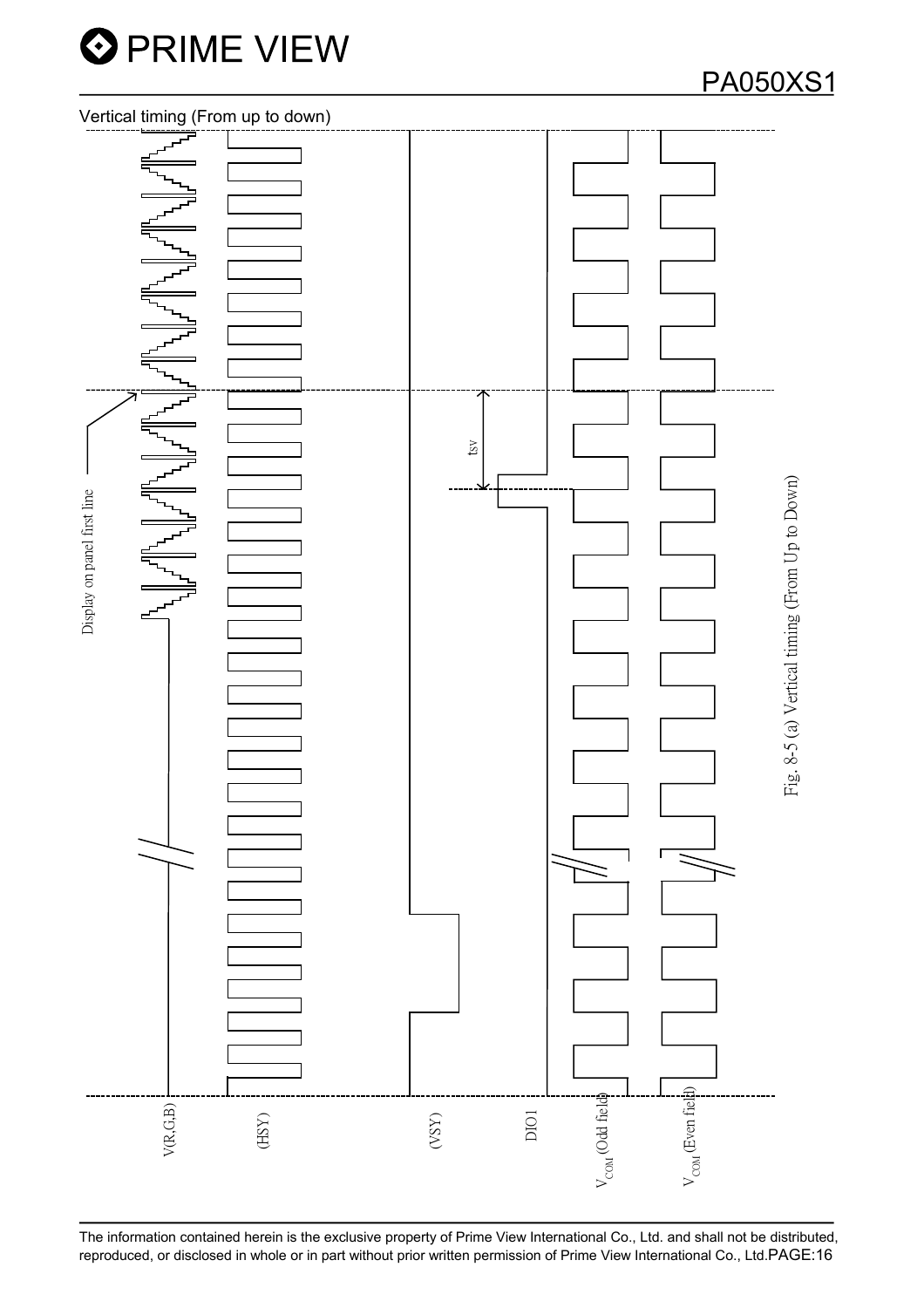

PA050XS1

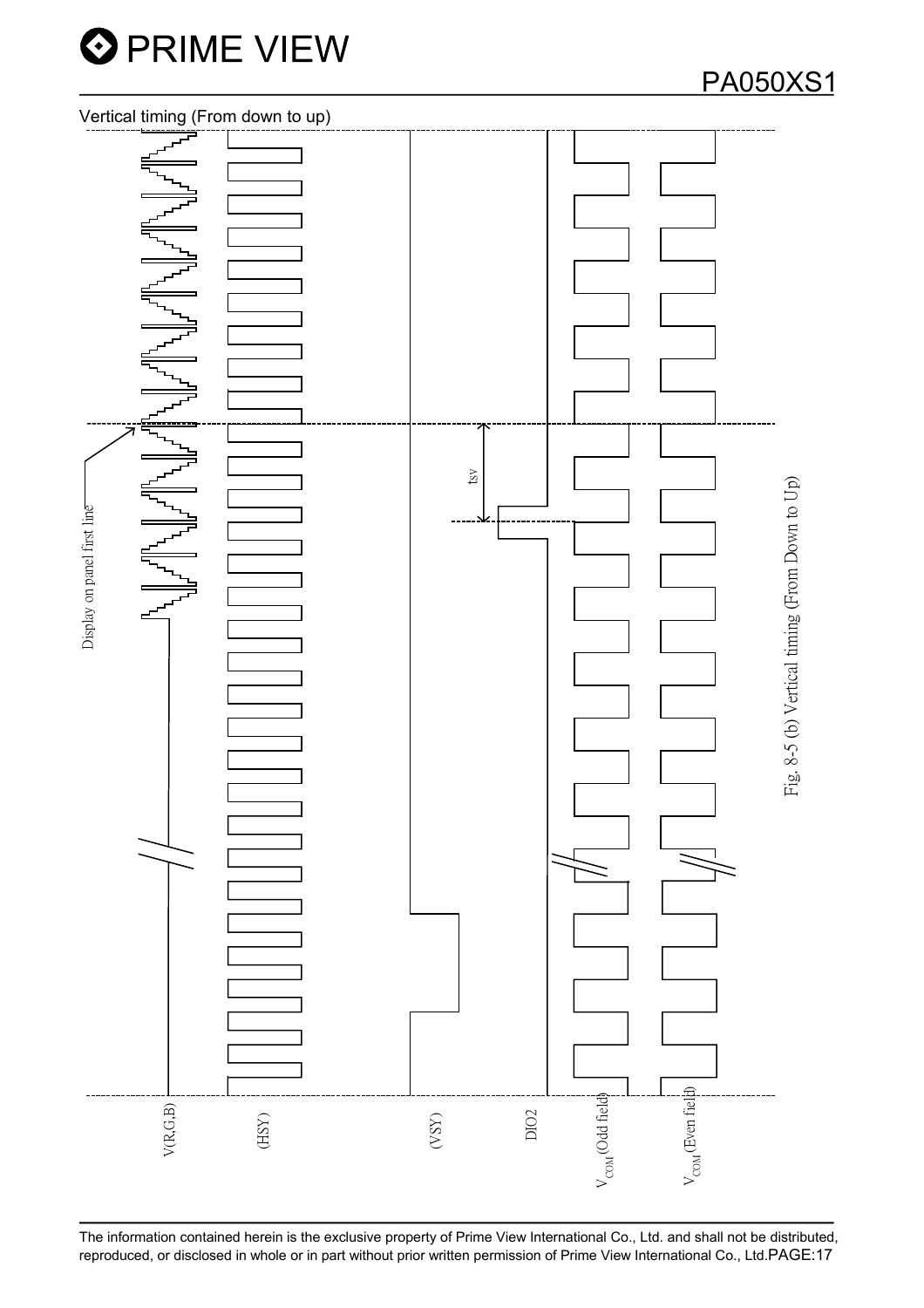#### 9. Power On Sequence



1) 10ms≤T1<T2

2) 0ms<T3 $\leq$ T4 $\leq$ 10ms

#### 10. Optical Characteristics

#### 10-1) Specification:

|                                |            |                          |                      |        |       |       |                 | $Ta = 25^{\circ}C$ |
|--------------------------------|------------|--------------------------|----------------------|--------|-------|-------|-----------------|--------------------|
| Parameter                      |            | <b>Symbol</b>            | <b>Condition</b>     | MIN.   | TYP.  | MAX.  | Unit            | <b>Remarks</b>     |
| Viewing<br>Angle               | Horizontal | $\theta$ 21, $\theta$ 22 |                      | 45     | 55    |       | deg             | Note 10-1          |
|                                | Vertical   | $\theta$ 11              | $CR \ge 10$          | 30     | 35    |       | deg             | Note 10-1          |
|                                |            | $\theta$ 12              |                      | 10     | 15    |       | deg             | Note 10-1          |
| <b>Contrast Ratio</b>          |            | <b>CR</b>                | $\theta = 0^{\circ}$ | 110    | 150   |       |                 | Note 10-2          |
|                                | Rise       | Tr                       | $\theta = 0^{\circ}$ |        | 15    | 30    | ms              | Note $10-4$        |
| Response time                  | Fall       | Tf                       |                      |        | 30    | 50    | ms              |                    |
| <b>Transmission Ratio</b>      |            |                          |                      | 8.0    | 8.5   | ---   | $\frac{0}{0}$   |                    |
| Uniformity                     |            | U                        |                      | 70     | 85    |       | $\frac{0}{0}$   | Note 10-5          |
| <b>Brightness</b>              |            |                          |                      | 350    | 400   |       | $\text{cd/m}^2$ | Note 10-3          |
| White                          |            | X                        | $\theta = 0^{\circ}$ | 0.270  | 0.300 | 0.330 |                 | Note 10-3          |
|                                |            | y                        | $\theta = 0^{\circ}$ | 0.320  | 0.350 | 0.380 |                 |                    |
| Chromaticity                   |            | TC                       |                      |        |       |       | K               |                    |
| Lamp Life Time $+25^{\circ}$ C |            |                          |                      | 10,000 |       |       | hr              |                    |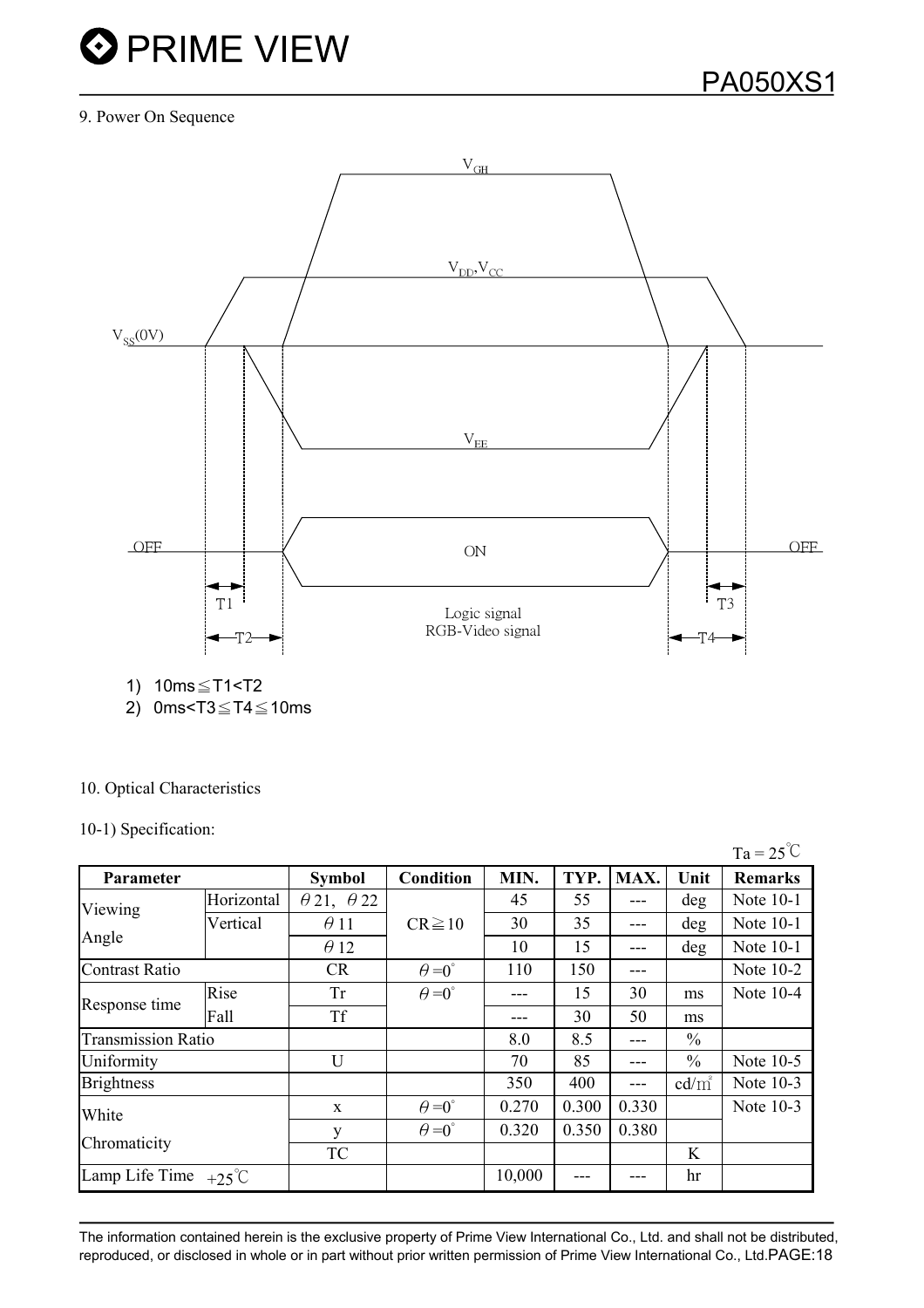Note 10-1 : The definitions of viewing angles



Note 10-2 :  $CR =$  Luminance when Testing point is White Luminance when Testing point is Black (Testing configuration see 9-2 ) Contrast Ratio is measured in optimum common electrode voltage.

Note 10-3 : Topcon BM-7(fast) luminance meter 2°field of view is used in the testing (after 20~30 minutes operation). Lamp Current 6mA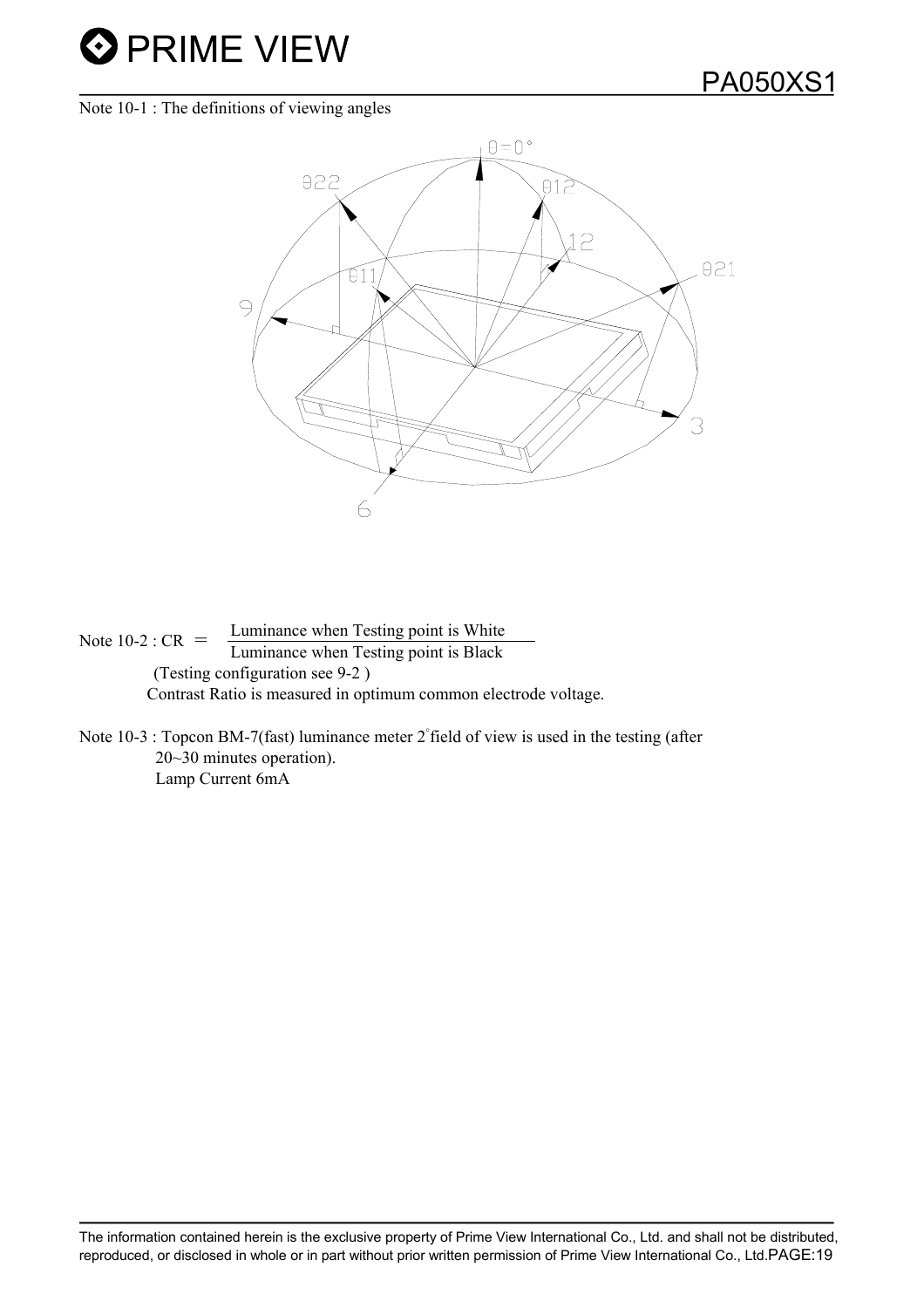



 $U =$  The Minimum Brightness of the 9 testing Points

The Maximum Brightness of the 9 testing Points

Luminance meter : BM-5A or BM-7 fast(TOPCON)

Measurement distance : 500 mm +/- 50 mm

Ambient illumination : < 1 Lux

Measuring direction : Perpendicular to the surface of module

The test pattern is white (Gray Level 63).

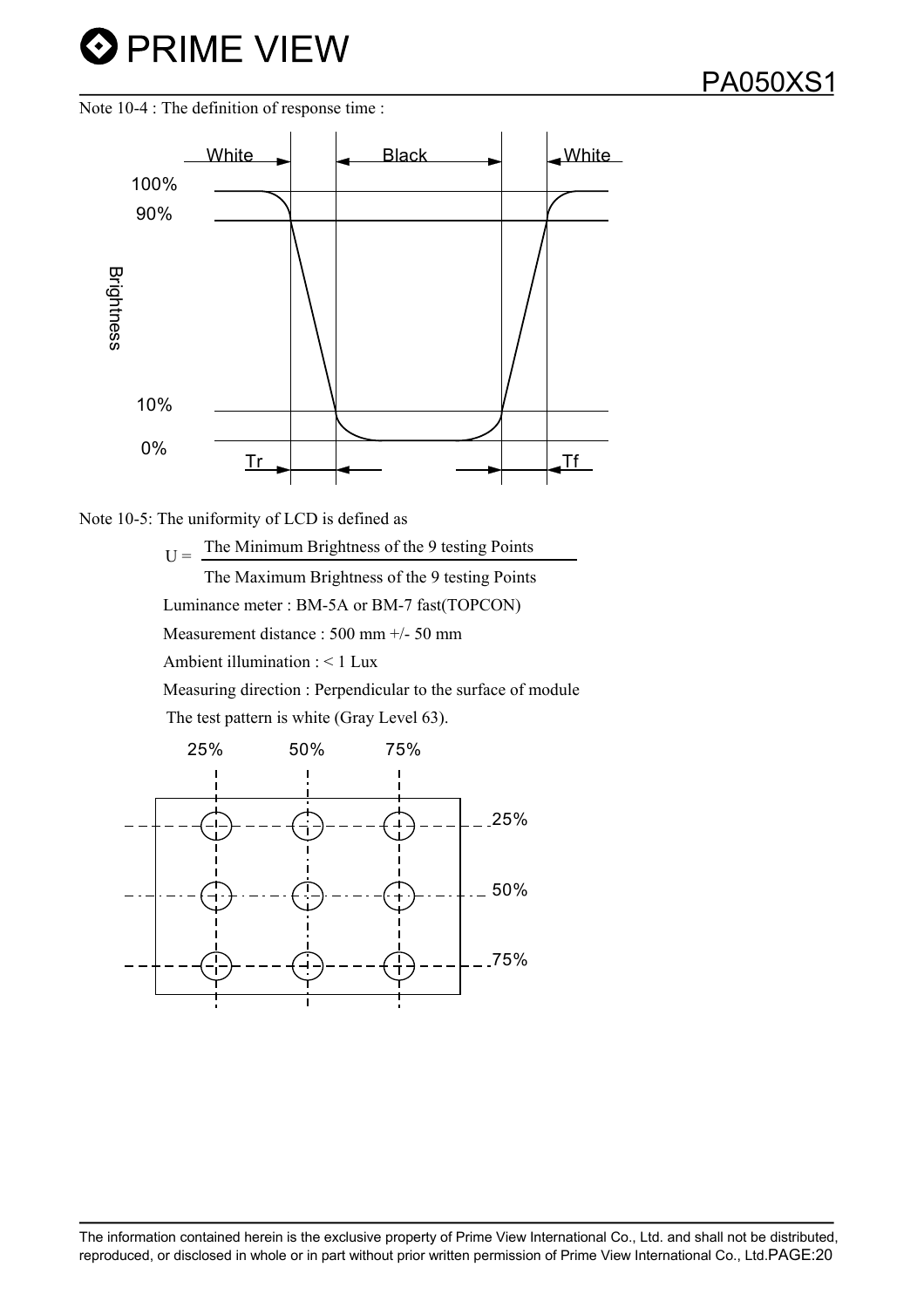

10-2) Testing configuration

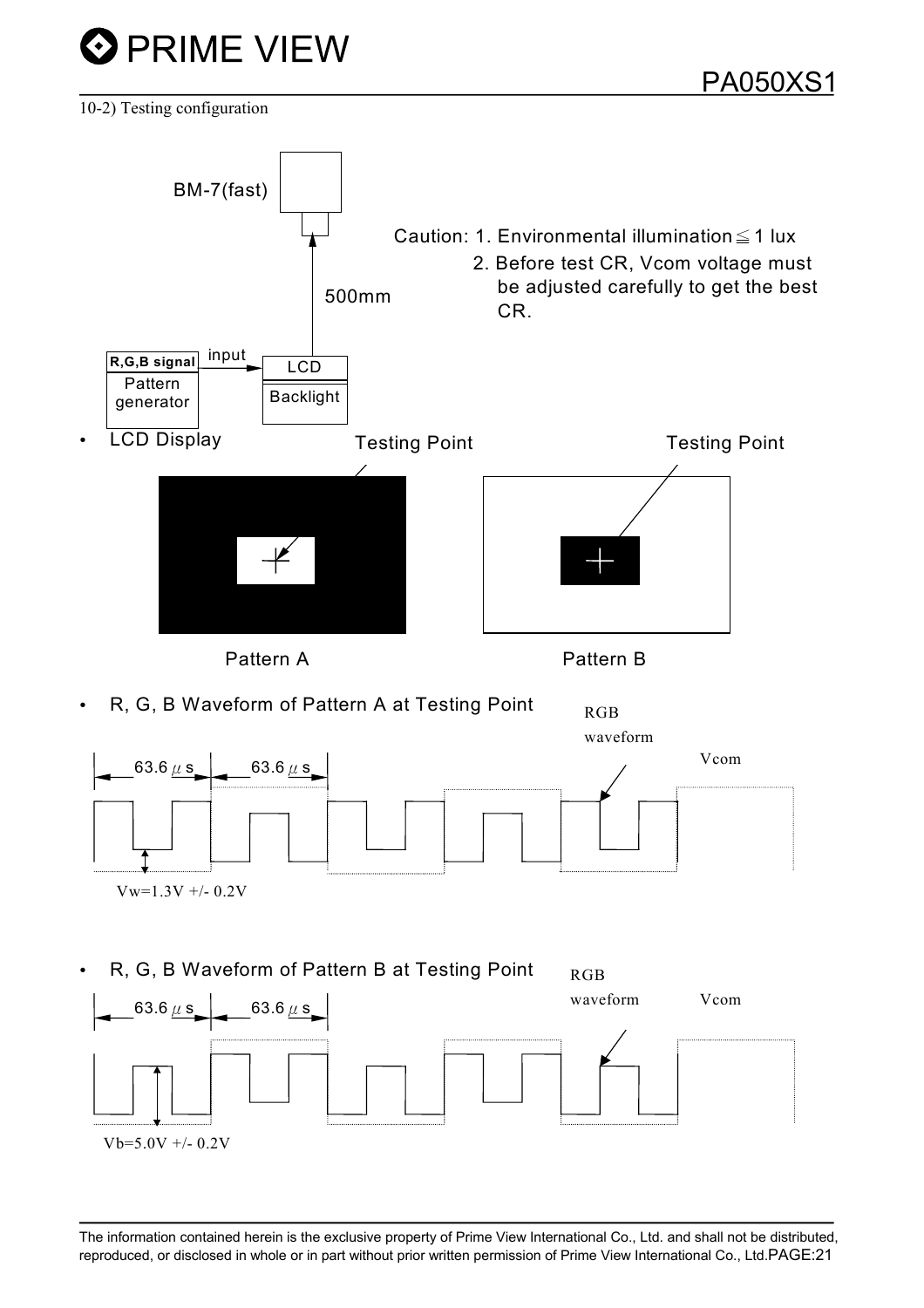

#### 11. Handling Cautions

- 11-1) Mounting of module
	- 1. Please power off the module when you connect the input/output connector.
	- b) Please connect the ground pattern of the inverter circuit surely. If the connection is not perfect, some following problems may happen possibly.
		- 1. The noise from the backlight unit will increase.
		- 2.The output from inverter circuit will be unstable.
		- 3.In some cases a part of module will heat.
	- c) Polarizer which is made of soft material and susceptible to flaw must be handled carefully.
	- d) Protective film (Laminator) is applied on surface to protect it against scratches and dirts. It is recommended to peel off the laminator before use and taking care of static electricity.
- 11-2) Precautions in mounting
	- a) When metal part of the TFT-LCD module (shielding lid and rear case) is soiled, wipe it with soft dry cloth.
	- b) Wipe off water drops or finger grease immediately. Long contact with water may cause discoloration or spots.
	- c) TFT-LCD module uses glass which breaks or cracks easily if dropped or bumped on hard surface. Please handle with care.

PA050XS1

- d) Since CMOS LSI is used in the module. So take care of static electricity and earth yourself when handling.
- 11-3) Adjusting module
	- a) Adjusting volumes on the rear face of the module have been set optimally before shipment.
	- b) Therefore, do not change any adjusted values. If adjusted values are changed, the specifications described may not be satisfied.
- 11-4) Others
	- a) Do not expose the module to direct sunlight or intensive ultraviolet rays for many hours.
	- b) Store the module at a room temperature place.
	- c) The voltage of beginning electric discharge may over the normal voltage because of leakage current from approach conductor by to draw lump read lead line around.
	- d) If LCD panel breaks, it is possibly that the liquid crystal escapes from the panel. Avoid putting it into eyes or mouth. When liquid crystal sticks on hands, clothes or feet. Wash it out immediately with soap.
	- e) Observe all other precautionary requirements in handling general electronic components.
	- f) Please adjust the voltage of common electrode as material of attachment by 1 module.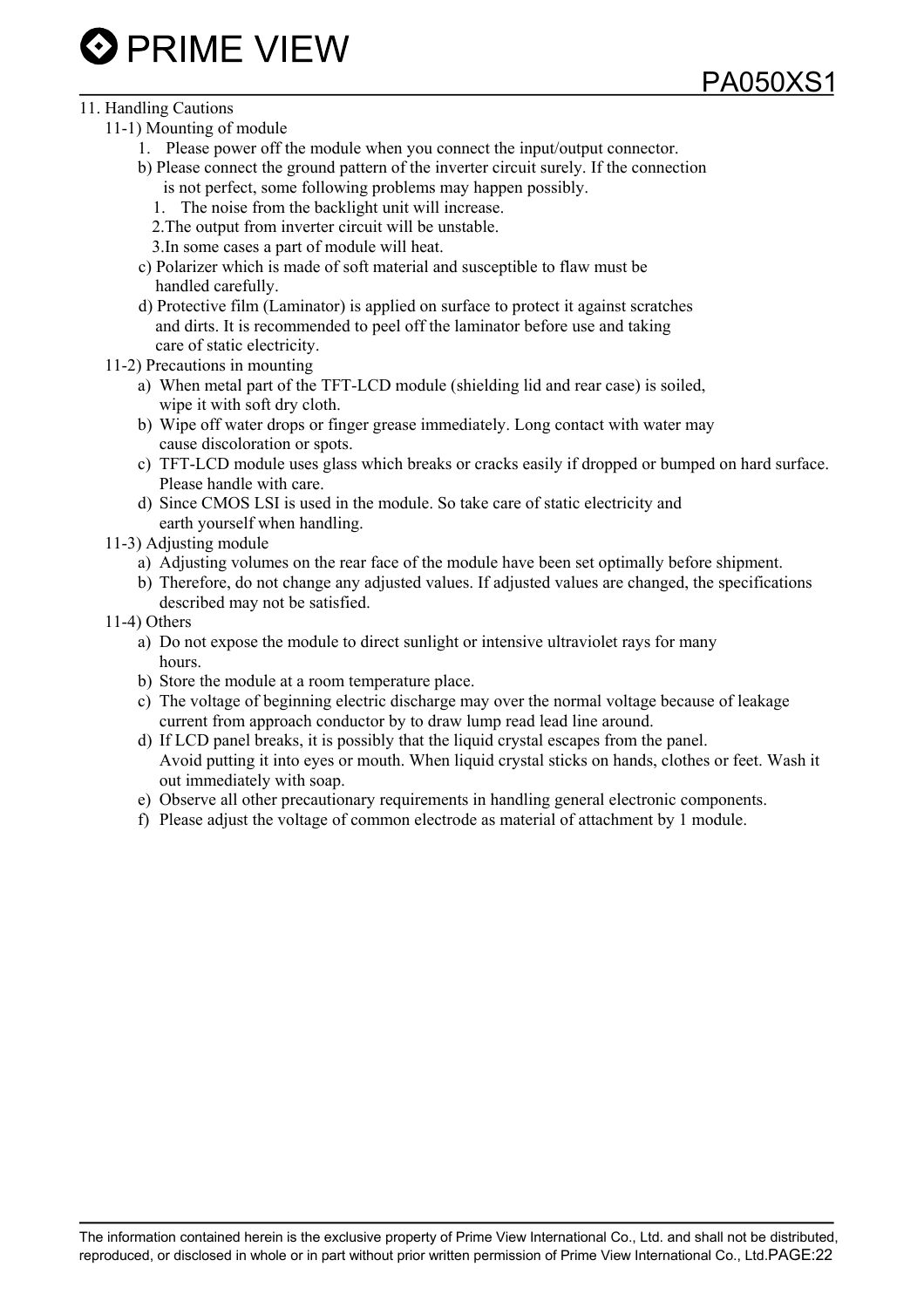#### 12. Reliability Test

| N <sub>0</sub> | <b>Item</b><br>Test                                       | <b>Test</b> Condition                                                               |  |  |
|----------------|-----------------------------------------------------------|-------------------------------------------------------------------------------------|--|--|
| 1              | High Temperature Storage Test                             | Ta = +80°C, 240 hrs                                                                 |  |  |
| 2              | Low Temperature Storage Test                              | Ta = $-30^{\circ}$ C, 240 hrs                                                       |  |  |
| 3              | <b>High Temperature Operation Test</b>                    | Ta = +70°C, 240 hrs                                                                 |  |  |
| $\overline{4}$ | Low Temperature Operation Test                            | Ta = $-20^{\circ}$ C, 240 hrs                                                       |  |  |
| 5              | High Temperature & High Humidity<br><b>Operation Test</b> | Ta = $+60^{\circ}$ C, 90%RH, 240 hrs                                                |  |  |
| 6              | Thermal Cycling Test                                      | $-25^{\circ}$ C $\rightarrow +25^{\circ}$ C $\rightarrow +70^{\circ}$ C, 200 Cycles |  |  |
|                | (non-operating)                                           | $30 \text{ min}$<br>5 <sub>min</sub><br>$30 \text{ min}$                            |  |  |
| 7              |                                                           | Frequency : $10 \sim 55$ H <sub>z</sub>                                             |  |  |
|                | <b>Vibration Test</b>                                     | Amplitude $: 1.5$ mm<br>Sweep time: 11 mins                                         |  |  |
|                | (non-operating)                                           |                                                                                     |  |  |
|                |                                                           | Test Period : 6 Cycles for each direction of X, Y, Z                                |  |  |
| 8              | <b>Shock Test</b>                                         | 100G, 6ms                                                                           |  |  |
|                | (non-operating)                                           | Direction : $\pm X$ , $\pm Y$ , $\pm Z$                                             |  |  |
|                |                                                           | Cycle : 3 times                                                                     |  |  |
| 9              |                                                           | 200pF, $0\Omega$                                                                    |  |  |
|                | Electrostatic Discharge Test                              | ±200V                                                                               |  |  |
|                | (non-operating)                                           | 1 time / each terminal                                                              |  |  |

Ta: ambient temperature

[Criteria]

Under the display quality test conditions with normal operation state, there should be no change which may affect practical display function.

13. Indication of Lot Number Label





Contents of lot number : SB9—STC OEM product

 $5<sub>th</sub>$ -Production year : 1999 $\Rightarrow$ 9, 2000 $\Rightarrow$ A, 2001 $\Rightarrow$ B……..  $6<sub>th</sub>$ -Production month : 1, 2, 3, ... 9, A, B, C  $7<sub>th</sub>$  ~10 $<sub>th</sub>$ —Serial numbers : 0001~9999</sub>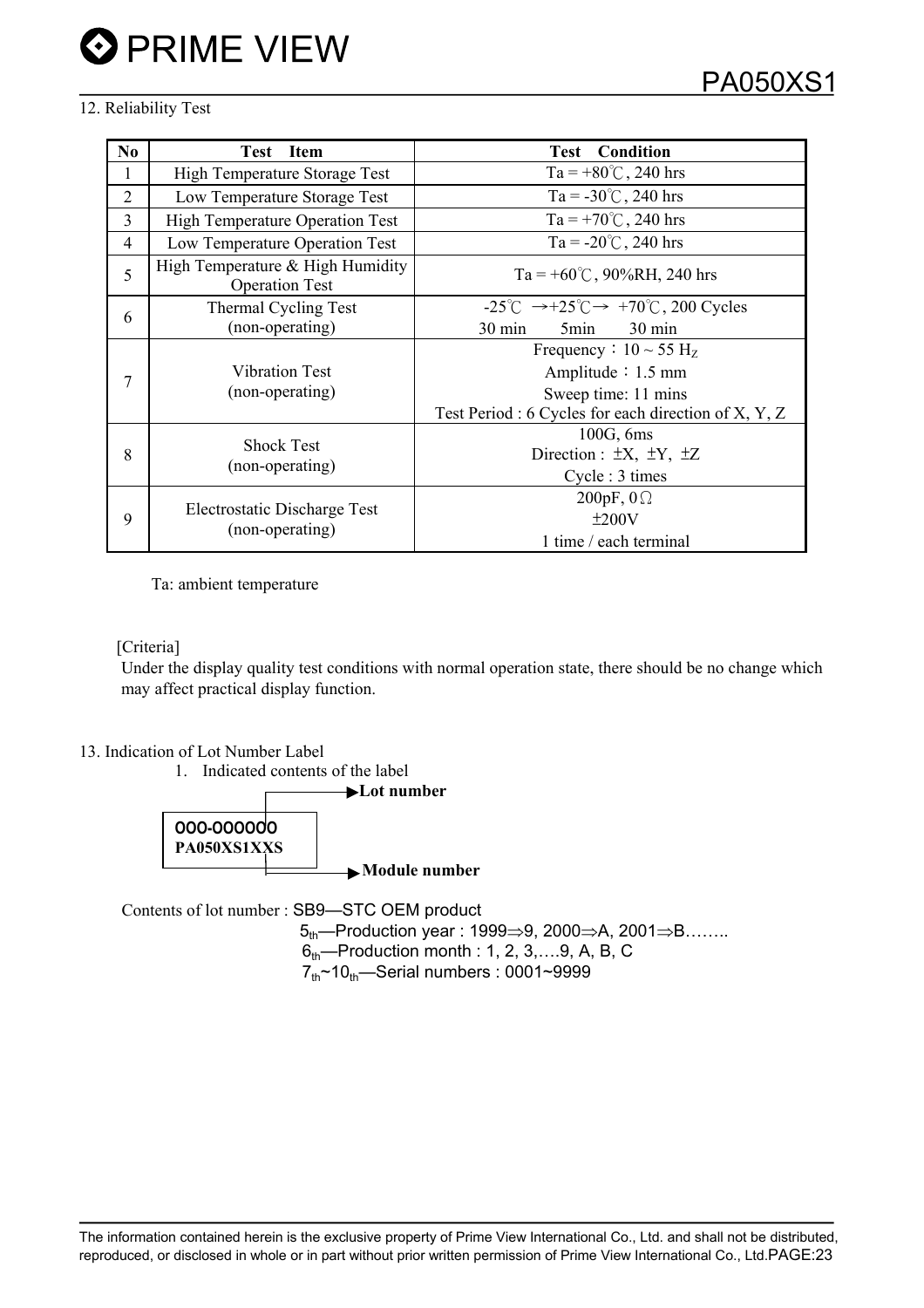

#### 14. Block Diagram

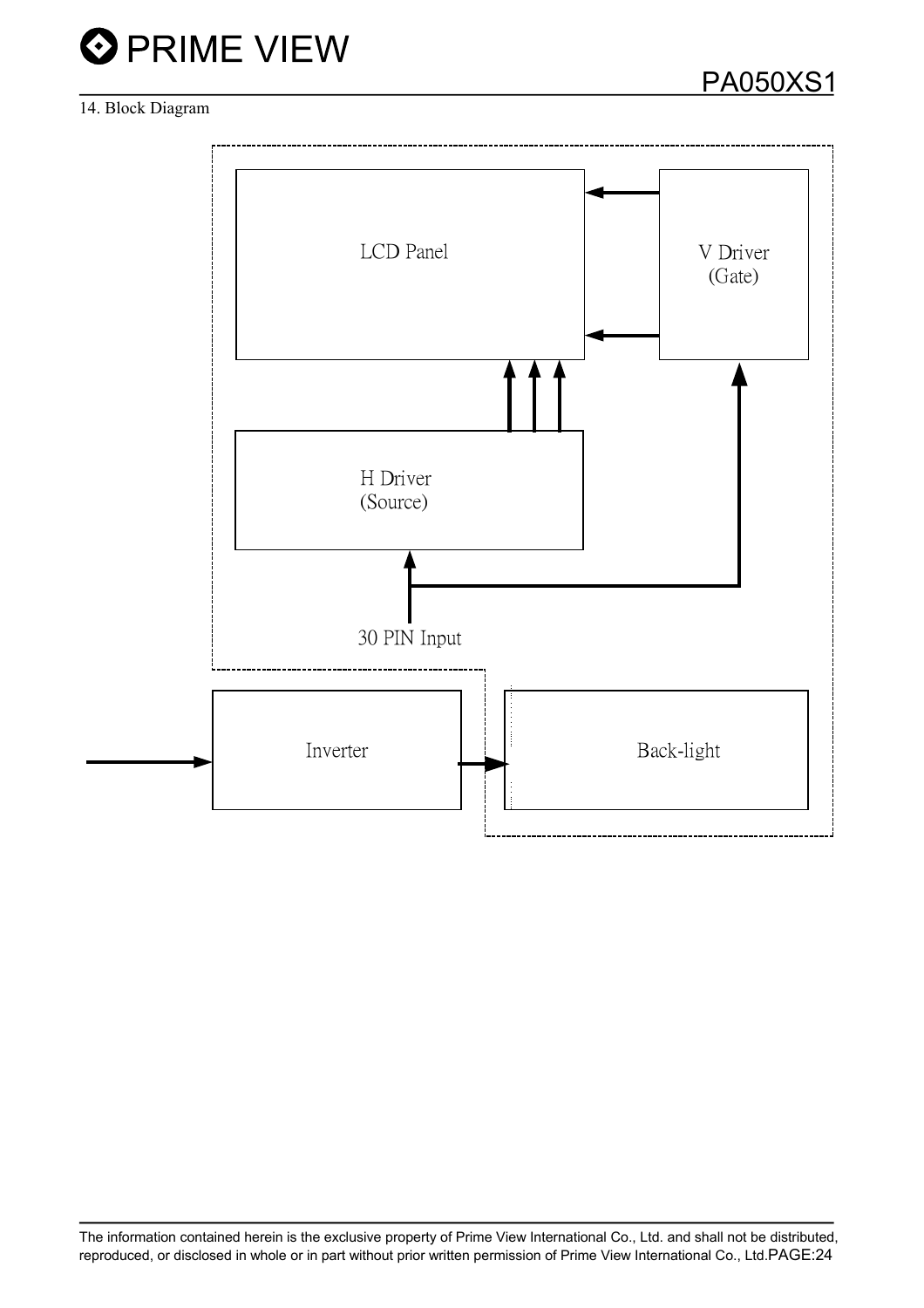#### 15. Packing

|                                                                                                               | ZONE<br>REV.<br>DOCUUMENT NO.<br><b>DESCRIPTION</b><br>DATE<br>REV.BY |
|---------------------------------------------------------------------------------------------------------------|-----------------------------------------------------------------------|
|                                                                                                               |                                                                       |
|                                                                                                               |                                                                       |
|                                                                                                               |                                                                       |
| 50-0300381                                                                                                    |                                                                       |
|                                                                                                               |                                                                       |
|                                                                                                               |                                                                       |
|                                                                                                               |                                                                       |
|                                                                                                               |                                                                       |
|                                                                                                               |                                                                       |
|                                                                                                               |                                                                       |
|                                                                                                               |                                                                       |
|                                                                                                               |                                                                       |
|                                                                                                               | D                                                                     |
|                                                                                                               |                                                                       |
|                                                                                                               |                                                                       |
|                                                                                                               |                                                                       |
|                                                                                                               |                                                                       |
|                                                                                                               | 3,                                                                    |
|                                                                                                               |                                                                       |
|                                                                                                               |                                                                       |
|                                                                                                               |                                                                       |
|                                                                                                               |                                                                       |
|                                                                                                               |                                                                       |
|                                                                                                               |                                                                       |
|                                                                                                               |                                                                       |
|                                                                                                               |                                                                       |
|                                                                                                               |                                                                       |
|                                                                                                               |                                                                       |
|                                                                                                               |                                                                       |
|                                                                                                               | -Tape                                                                 |
|                                                                                                               |                                                                       |
|                                                                                                               | NOTE:                                                                 |
|                                                                                                               |                                                                       |
|                                                                                                               | 1.Q'TY: 40 pcs panel/carton.<br>2.Dimension: 530*295*230mm            |
|                                                                                                               | 3. Weight: 8 Kg                                                       |
|                                                                                                               |                                                                       |
|                                                                                                               | $\overline{4}$<br>50-0100111 CARTON                                   |
|                                                                                                               | 3 50-0500091 PINK Bag 195*105mm<br>40 抗靜電                             |
|                                                                                                               | $\overline{2}$<br>40<br>5" Panel<br>1 50-0300381 瓦楞隔板緩衝材<br>1 上蓋+底座   |
|                                                                                                               | Ð<br><b>ITEM PART NO.</b><br><b>DESCRIPTION</b><br>QTY REMARK         |
| MTL.SPEC.<br>UNSPECIFIED TOL'S<br>REMARK                                                                      |                                                                       |
| $\operatorname{\mathsf{ANGLE}}$                                                                               | 元太科技工業股份有限公司                                                          |
| ROUGHNESS                                                                                                     | Prime View International Co., Ltd.                                    |
| <b>UNIT</b><br>$\operatorname{SCALE}$<br><b>APPROVE</b>                                                       | DWG.TITLE<br><b>SHEET</b>                                             |
| $\bullet$ .<br><br><br><br><br><br><br><br><br><br><br><br><br><br>CHECK                                      | $1$ or $1$<br>5" Model Packing Draw                                   |
| $\bullet$ .<br><br><br><br><br><br><br><br><br><br><br><br><br><br><br>MTL.NO.<br>'03.03.17<br>Jimmy<br>DRAWN | DWG FILE:<br>REV.<br>$\frac{\text{A}_4}{\text{size}}$<br>O1           |